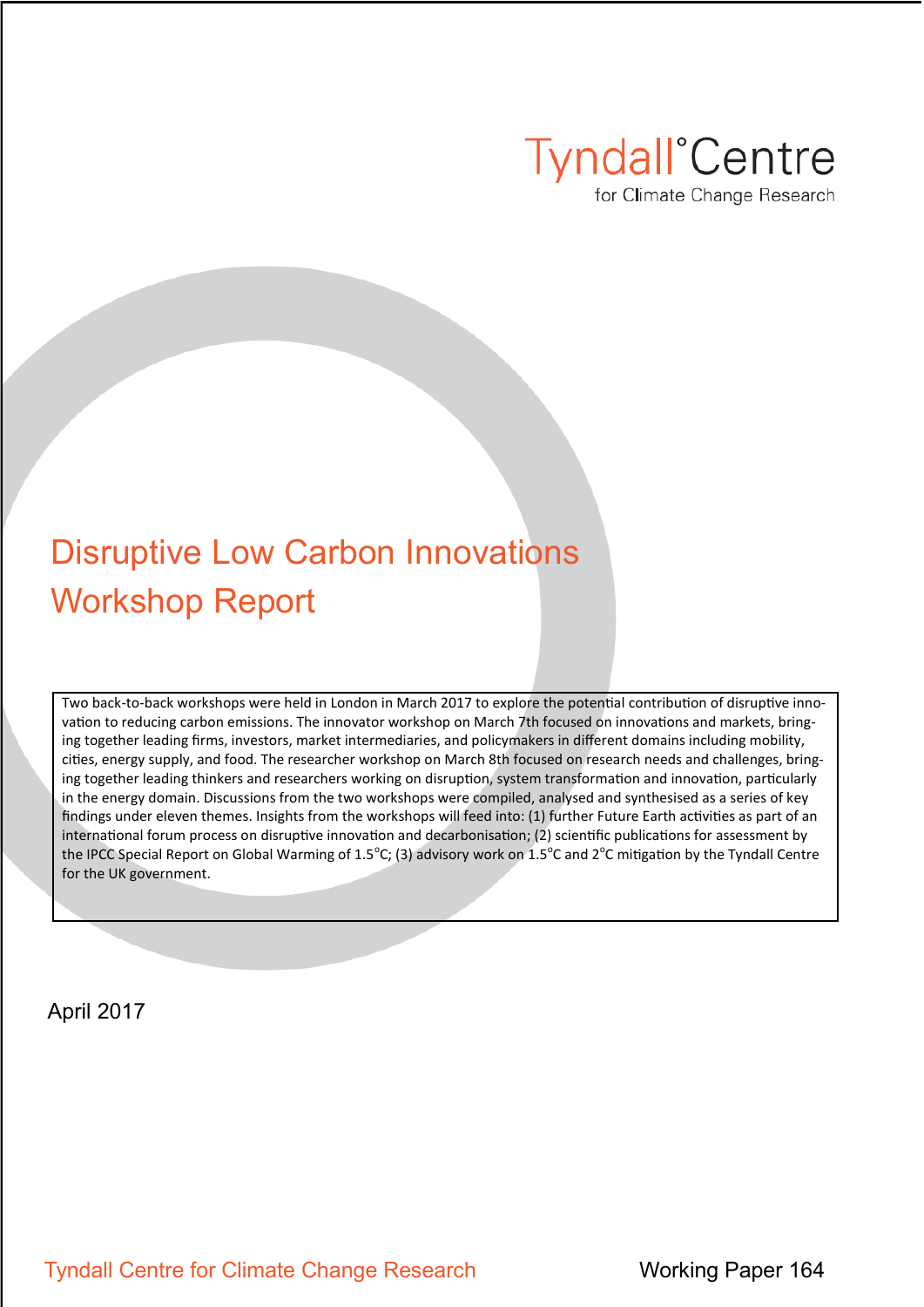## **Disruptive Low Carbon Innovation Workshops: Executive Summary**

Two back-to-back workshops were held in London in March 2017 to explore the potential contribution of disruptive innovation to reducing carbon emissions. The workshops were organised by the Tyndall Centre and Future Earth, with financial support from the UK Science & Innovation Network. The innovator workshop on March 7th focused on innovations and markets, bringing together leading firms, investors, market intermediaries, and policymakers in different domains including mobility, cities, energy supply, and food. The researcher workshop on March 8th focused on research needs and challenges, bringing together leading thinkers and researchers working on disruption, system transformation and innovation, particularly in the energy domain.

Discussions from the two workshops were compiled, analysed and synthesised as a series of key findings under eleven themes. These are summarised here in the Executive Summary, and explained in full in an accompanying Synthesis Report.

Insights from the workshops will feed into: (1) further Future Earth activities as part of an international forum process on disruptive innovation and decarbonisation; (2) scientific publications for assessment by the IPCC Special Report on Global Warming of 1.5°C; (3) advisory work on 1.5°C and 2°C mitigation by the Tyndall Centre for the UK government.



#### *Please cite this report as:*

Wilson, C. (2017). Disruptive Low Carbon Innovation Workshops: Synthesis Report. Tyndall Centre for Climate Change & Future Earth. Norwich, UK. April 2017. Tyndall Working Paper 164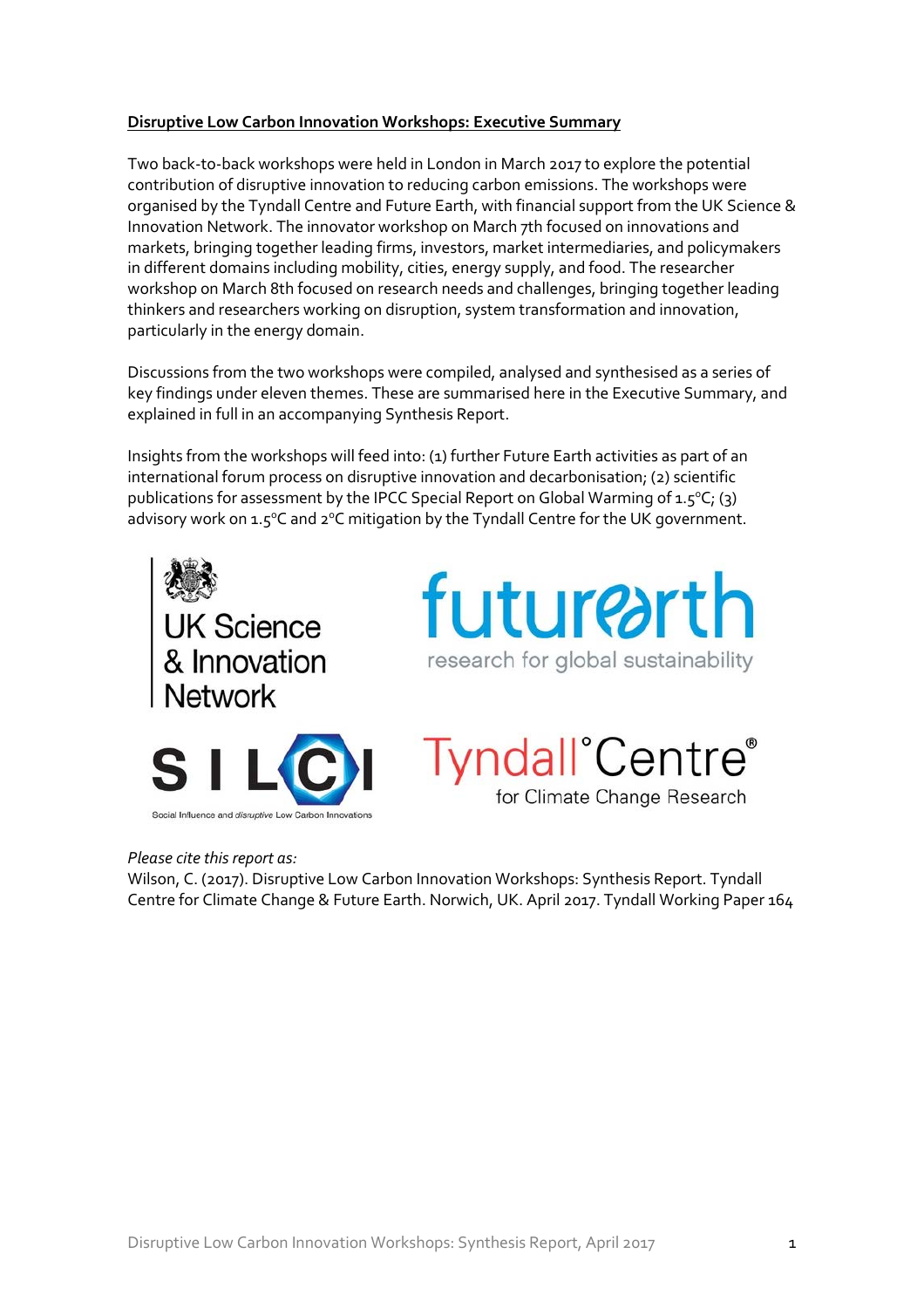## **Summary of Key Findings from Workshop Discussions**

Insights from the innovator workshop are in normal font. Insights from the researcher workshop are in italics and framed as research questions (Q). Further explanations of all the insights, as well as a comparison between the two workshops, are in the full Synthesis Report.

1. Meaning & interpretation of disruptive low carbon innovation

- 1.1. What's distinctive about 'disruptive' low carbon innovation is not always clear.
- 1.2. Disruptive innovation involves business models as well as technologies.
- 1.3. Innovation is also high-carbon and non-disruptive.
- *1.4. Q: Is it useful to have a singular definition of disruptive innovation?*

*1.5. Q: How can the different relationships between disruptive innovation and low carbon be identified, measured and benchmarked?*

*1.6. Q: How can a systems perspective help understand and analyse disruptive innovation and its impacts?*

#### 2. Innovation environment

2.1. Knowledge sharing among networks of innovation actors is essential.

- 2.2. Intellectual property protection is a double edged sword for disruptive innovation.
- 2.3. Small-scale innovations face lower barriers to market.
- 2.4. Integrating disruptive innovations into existing markets and infrastructures is costly.
- *2.5. Q: Are more distributed patterns of innovation activity impacting disruptive innovation?*

2.6. *Q: How do the characteristics and drivers of disruptive innovation vary between countries?*

#### 3. Innovation actors

3.1. Cities are an important site for disruptive innovation.

3.2. Disruptive innovation is generated by a diversity of innovators and competences.

3.3. Investors, insurers and the media play a role in disruptive innovation.

*3.4. Q: What roles do different types of companies, investors, and other stakeholders play in disruptive innovation?*

#### 4. Innovation drivers & barriers

4.1. Education, communication and positive stories are powerful drivers of disruptive innovation.

- 4.2. Market forces support cost and performance improvements in disruptive innovations.
- 4.3. Investors can pressure incumbents to adapt.
- *4.4. Q: What effect will disruption from climate change have on low carbon innovation?*
- *4.5. Q: How can incumbent high carbon systems be most painlessly closed down?*
- *4.6. Q: Does disruptive innovation reinforce a problematic emphasis on economic growth?*

#### 5. Markets & demand

- 5.1. Disruptive innovations need new markets or new market arrangements.
- 5.2. Early adopters of disruptive innovations play a key role.
- 5.3. Disruptive innovation faces strong social resistance.
- *5.4. Q: What are the drivers and dynamics of social resistance to change?*

#### 6. Value propositions for end users

- 6.1. Disruptive innovations must be designed and marketed to serve user needs.
- 6.2. Disruptive innovations can improve quality of life.
- 6.3. Moving from owning to accessing creates opportunities for disruptive innovation.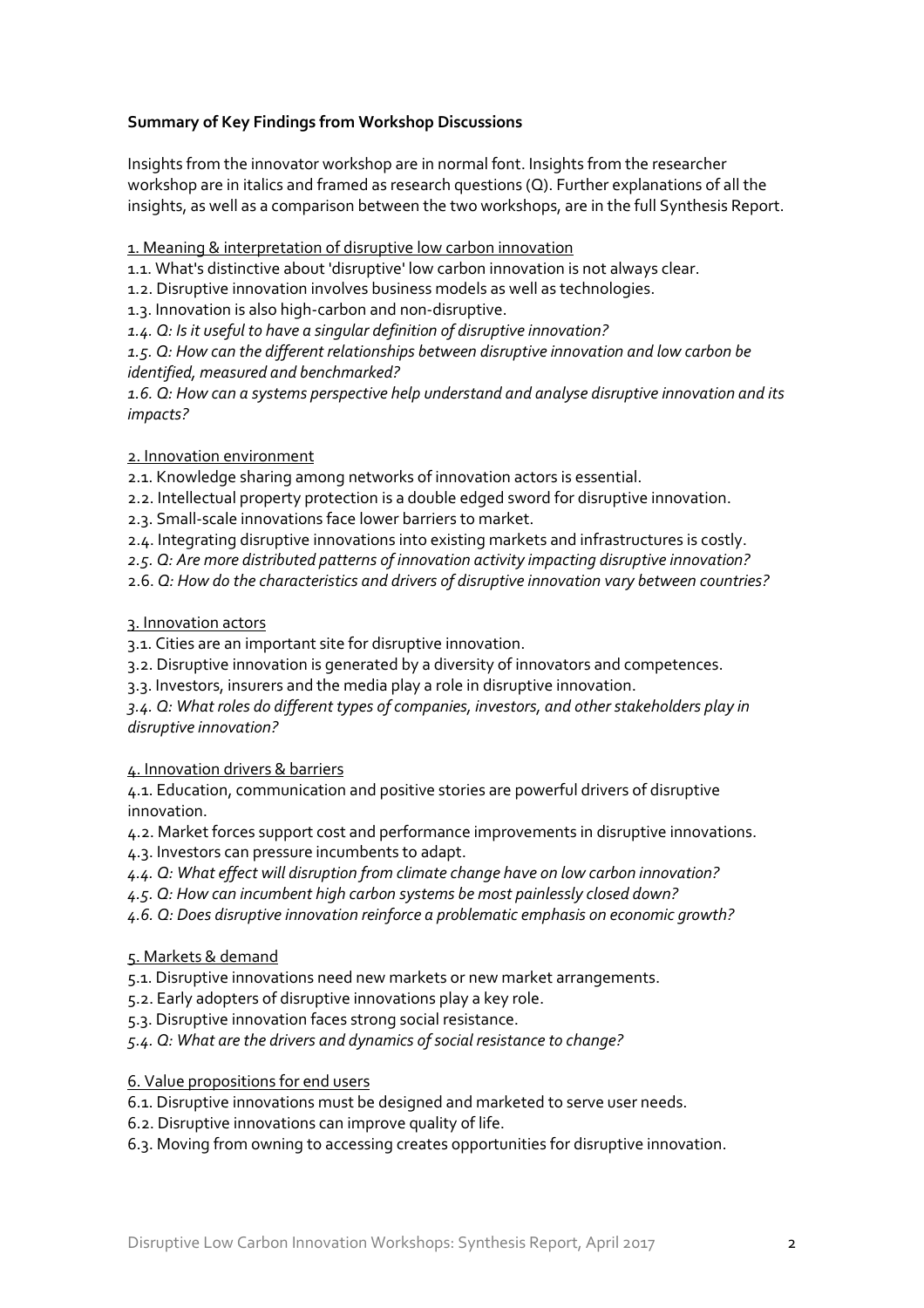7. Innovation finance

7.1. Dedicated funding for disruptive low carbon innovation is needed, particularly for SMEs. 7.2. Investors in disruptive innovations need certainty, particularly from policy frameworks.

#### 8. Innovation governance

8.1. Disruptive low carbon innovation cannot be left to the market.

- 8.2. There are unresolved tensions for policymakers in supporting disruptive innovation.
- 8.3. Innovators need to trust governments.
- 8.4. Cost-benefit analysis should recognise the future potential of disruptive innovations.

*8.5. Q: How do power and politics shape the dynamics and outcomes of disruptive low carbon innovation?*

#### 9. Innovation policy

- 9.1. Supportive policy for disruptive low carbon innovation requires a mix of instruments.
- 9.2. Policy should enable fair access to markets and users for disruptive innovators.
- 9.3. The energy system needs regulatory reform.
- 9.4. It is unclear if policy should directly support disruption.
- *9.5. Q: How can coordinated policies stimulate systems-level change?*

#### 10. Impacts & outcomes of disruption

- 10.1. Disruptive forces arise from within the current system.
- 10.2. Disruption implies risk and a potentially uneven distribution of benefits and costs.
- *10.3. Q: What kinds of disruption are desirable, and who gets to decide?*
- 10.4. Q: How can the impact of disruptive innovation on CO<sub>2</sub> emissions be analysed empirically?
- *10.5. Q: What unintended consequences can disruptive innovation have?*
- *10.6. Q: Are current modelling tools sufficient for estimating the impacts of disruptive innovation on CO2 and other system outcomes?*

#### 11. Research practice

*11.1. Q: Are current approaches to research suited to the challenge of understanding system change?*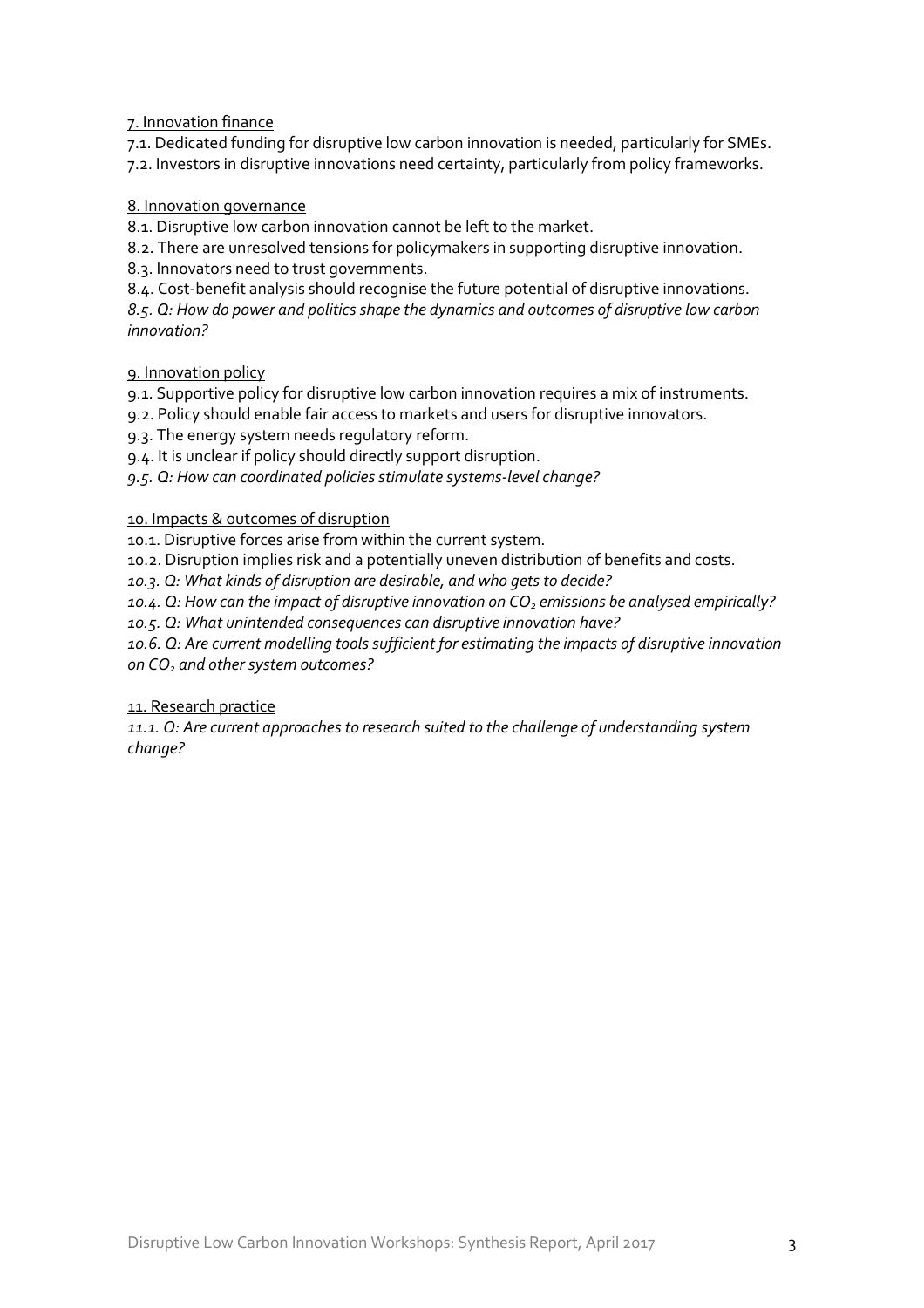







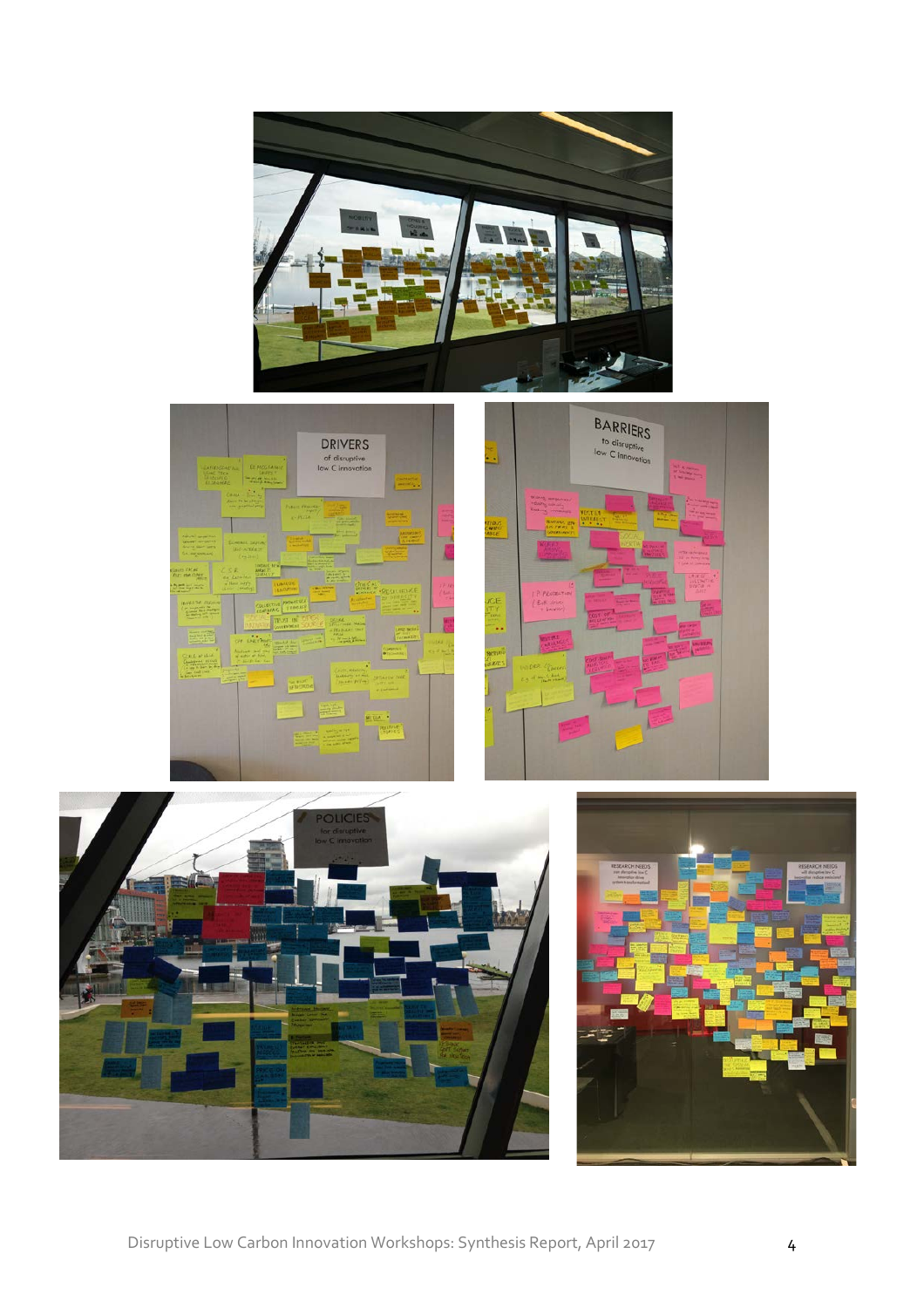## **Disruptive Low Carbon Innovation Workshops: Synthesis Report**

#### Workshop Aims & Objectives

Two back-to-back workshops were held in London in March 2017 to inaugurate an 'international forum on disruptive low carbon innovations' under the auspices of Future Earth. The workshops brought together leading firms, intermediaries, policymakers and researchers to explore the role disruptive innovations can play in low carbon transformation.

#### The aims of the workshops were to:

(1) identify generalisable characteristics and challenges for disruptive low carbon innovation across sectors and systems;

(2) develop a global scientific research agenda around disruptive low carbon innovation; (3) establish dialogue and networks among leading practitioners and thinkers.

#### Workshop Organisation

The innovator workshop was held on March 7, 2017 focusing on firms, markets and policy. The researcher workshop was held the following day on March 8, 2017 focusing on science and research. Insights from the innovator workshop were fed into the researcher workshop by the facilitators and wall collages (see below).

Both workshops were held at the Crystal in the London Docklands. The Crystal is a sustainable building showcase built by Siemens to coincide with the 2012 London Olympics and which now hosts an exhibition and educational resource on sustainable cities.

The workshops were organised as a joint initiative between Future Earth, the Tyndall Centre for Climate Change Research (and the SILCI project), with the financial support of the UK Science & Innovation Network. The organising committee comprised Charlie Wilson (Tyndall Centre), Asher Minns, Erik Pihl, Sabine Fuss (Future Earth) and Mikael Allan Mikaelsson (UK Science & Innovation Network).



#### *Please cite this report as:*

Wilson, C. (2017). Disruptive Low Carbon Innovation Workshops: Synthesis Report. Tyndall Centre for Climate Change & Future Earth. Norwich, UK. April 2017. Tyndall Working Paper 164

#### Workshop Participants

The innovator workshop was by invitation only. Invitation lists were compiled from contact networks, recent conference & event participant lists, targeted search, and snowball methods (e.g., within-firm recommendations). Invitation lists were designed to ensure a diversity of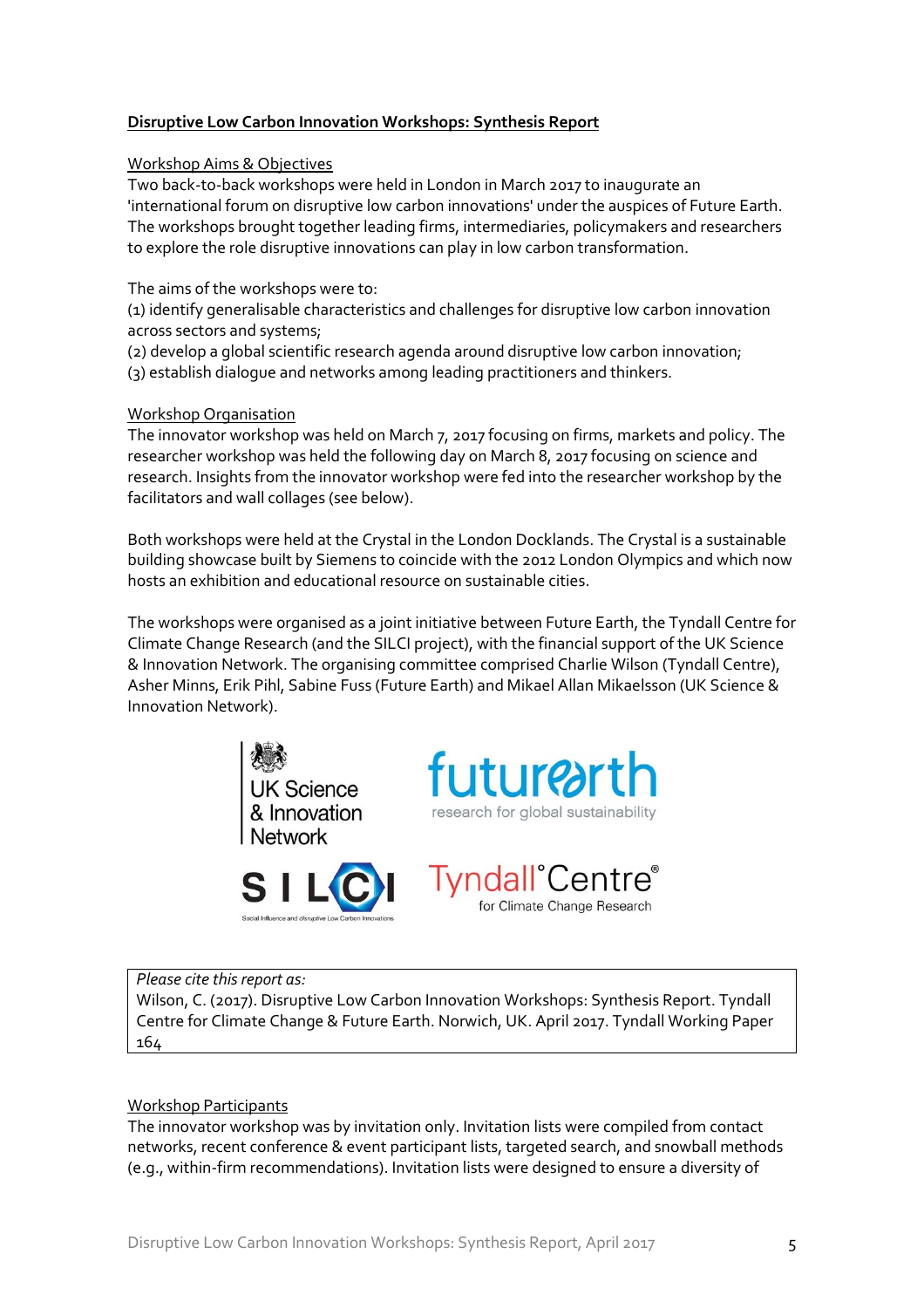innovation actors (e.g., innovators, incumbents, facilitators), domains (e.g., mobility, cities & housing) and geographies (e.g., UK, EU, US).

46 participants confirmed attendance, with 40 attending on the day. Participant affiliations indicated the workshop roughly comprised of: innovators (6), incumbents (6), investors & funders (7), advisors & facilitators (6), other intermediaries (5), policymakers & regulators (5), researchers (5). Participant expertise was spread across different domains, principally mobility and energy supply & distribution, but also cities & housing, and food & agriculture.

The researcher workshop included invited participants and participants responding to an open announcement advertised through research networks including Future Earth. 38 participants confirmed attendance, with 35 attending on the day.

Both workshops also involved an overall workshop process facilitator (Asher Minns, Future Earth), an overall workshop content facilitator (Charlie Wilson, Tyndall Centre), and 6 facilitator-rapporteurs (1 per table).

#### Pre-Workshop Survey

A pre-workshop online survey was circulated to participants the week prior to the workshops. The survey asked participants to select 1 of 4 domains in which they were most experienced: mobility, cities & housing, energy supply & distribution, food & agriculture. In their selected domain, they were then asked to rank a set of 10 low carbon innovations according to their potential disruptiveness and their potential impact on  $CO<sub>2</sub>$  emission reductions. The full set of  $4$ \* 10 low carbon innovations were compiled by the workshop content facilitator from literature search. Participants were also asked to suggest additional low carbon innovations to those in the predefined set.

A total of 32 (of 40) participants from the innovator workshop and 24 (of 35) participants from the researcher workshop completed the survey (response rates of 80% and 63% respectively). Average survey completion time was 4 minutes.

The potentially disruptive low carbon innovations from the pre-workshop survey, including both those identified from literature search and those suggested by participants, were all transcribed onto post-it notes, and compiled into a wall collage prior to the workshop. The wall collage was readily visible by participants during the workshop and served both as a cue for discussion, and also to avoid the workshop discussions becoming too focused on specific disruptive low carbon innovations (*d*LCIs). The *d*LCIs, organised by domain and type, are shown in full in the Appendix (Table A1), along with their average rankings from the pre-workshop surveys (Table A2). These average rankings were also presented to workshop participants during the introductory talks by the workshop content facilitator.

#### Note: *d*LCI = *disruptive* low carbon innovation

#### Workshop Structure & Talks

Workshop discussions were roundtable with 6-8 participants and 1 facilitator-rapporteur per table. Discussions were structured in 3 separate sessions. For the innovator workshop, participants changed seating in each session to ensure each table had a diversity of roles and domains represented. For the researcher workshop, participants were encouraged to mix their seating to vary table composition per session.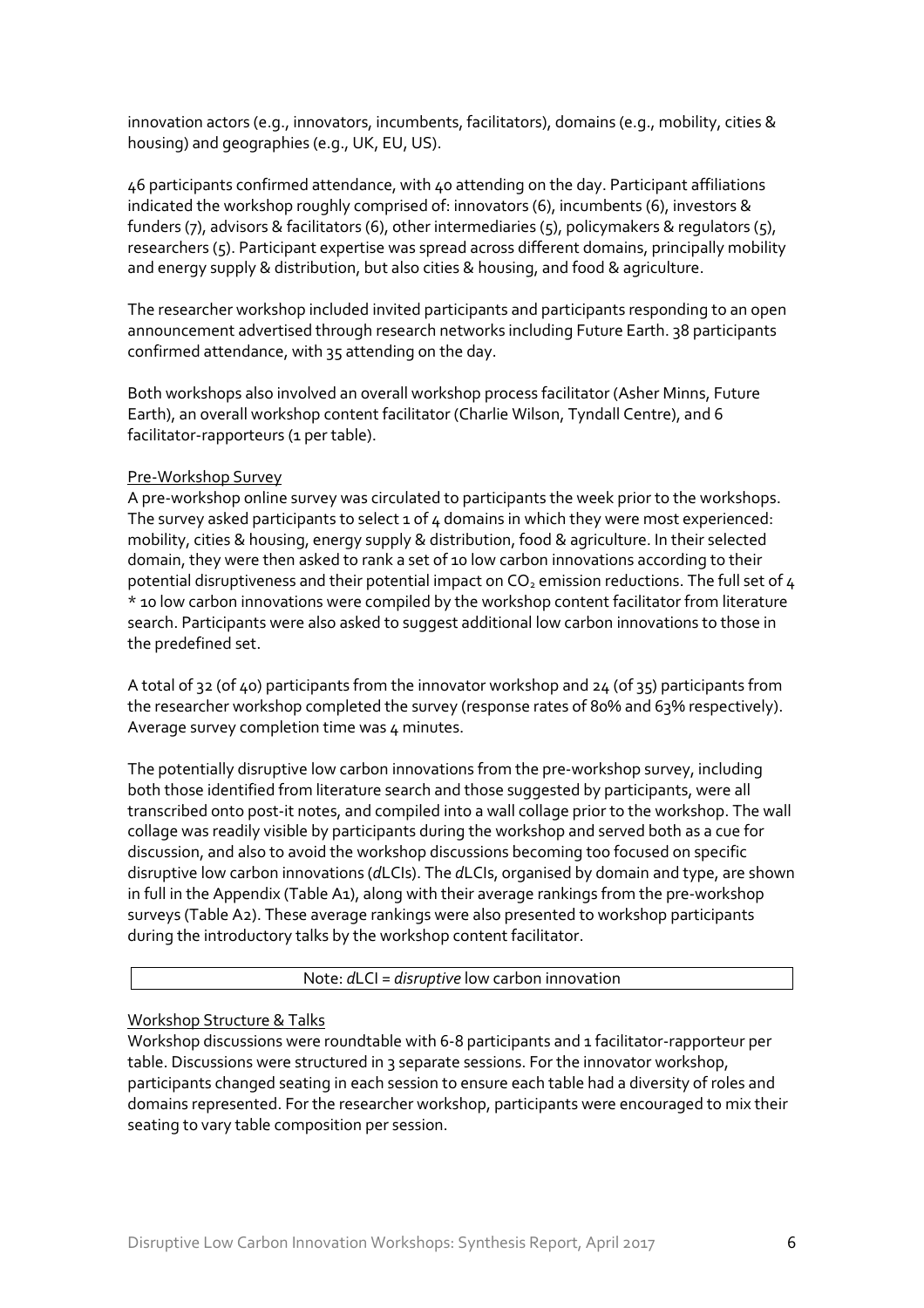Each session was framed by a question setting the overarching theme [\(Table 1\)](#page-7-0), and was further specified by topic prompts. Full details of the session themes and topic prompts are available in the workshop agendas availabl[e here](http://www.futureearth.org/europe/disruptivelowcarboninnovations_synthesisreport) or

www.futureearth.org/europe/disruptivelowcarboninnovations\_synthesisreport

<span id="page-7-0"></span>

|                           | <b>Innovator Workshop</b> | <b>Researcher Workshop</b>                |
|---------------------------|---------------------------|-------------------------------------------|
| Session 1                 | * 3 introductory talks    | * 2 framing talks, then:                  |
| (plenary then roundtable) | examples of dLCIs         | meaning of dLCI                           |
| Session 2                 | drivers & barriers of     | * 2 framing talks, then:                  |
| (roundtable then wrap-up) | dLCI                      | dLCI and system transformation            |
| Session 3                 | policies to support dLCI  | * 2 framing talks, then:                  |
| (roundtable then wrap-up) |                           | estimating CO <sub>2</sub> impact of dLCI |

*\* see text for details of introductory & framing talks*

The innovator workshop began with 3 introductory talks:

- Corinne Le Quéré (Committee on Climate Change, Future Earth) on the magnitude of emission reduction targets and the urgent need for low carbon innovation;
- Charlie Wilson (Tyndall Centre) on Christensen's canonical definition of disruptive innovation as offering novel attributes to end-users, often through low-tech, low-end goods and services;
- Kathryn Myronuk (Singularity University) on disruptive trends including exponential improvements in computing technologies, widespread data capture from cheap sensors with linked AI-training applications, democratisation and distribution of innovation expertise and activity away from traditional competences and organisations.

The researcher workshop had 2-3 framing talks per session. Session 1 on the meaning of *d*LCI was framed by:

- Kathryn Myronuk (Singularity University) on disruptive trends including exponential technologies, big data and data analytics, and the democratisation of innovation expertise;
- Charlie Wilson (Tyndall Centre) on insights from the previous day's innovator workshop, and a reminder of Christensen's canonical definition of disruptive innovation;
- Frank Geels (University of Manchester) on systems theories of sociotechnical change and the systemic nature of disruption.

Session 2 on *d*LCI and system transformation was framed by:

- Paul Ekins (UCL) on adverse consequences of system disruption and the potential for incumbent technologies to realign with decarbonisation aims;
- **•** Benjamin Sovacool (University of Sussex) on open vs. closed systems of innovation, and disruptive innovations observable in the energy system.

Session 3 on the CO<sub>2</sub> impacts of dLCI was framed by:

- Gert Jan Kramer (Utrecht University, formerly Shell Scenarios Group) on scenario biases towards current thinking and the challenges of anticipating novel futures;
- Mark Winskel (Edinburgh University) on the UK Energy Research Centre's current project on system disruption.

Slides from the workshop talks are available [here](http://www.futureearth.org/europe/disruptivelowcarboninnovations_synthesisreport) or www.futureearth.org/europe/disruptivelowcarboninnovations\_synthesisreport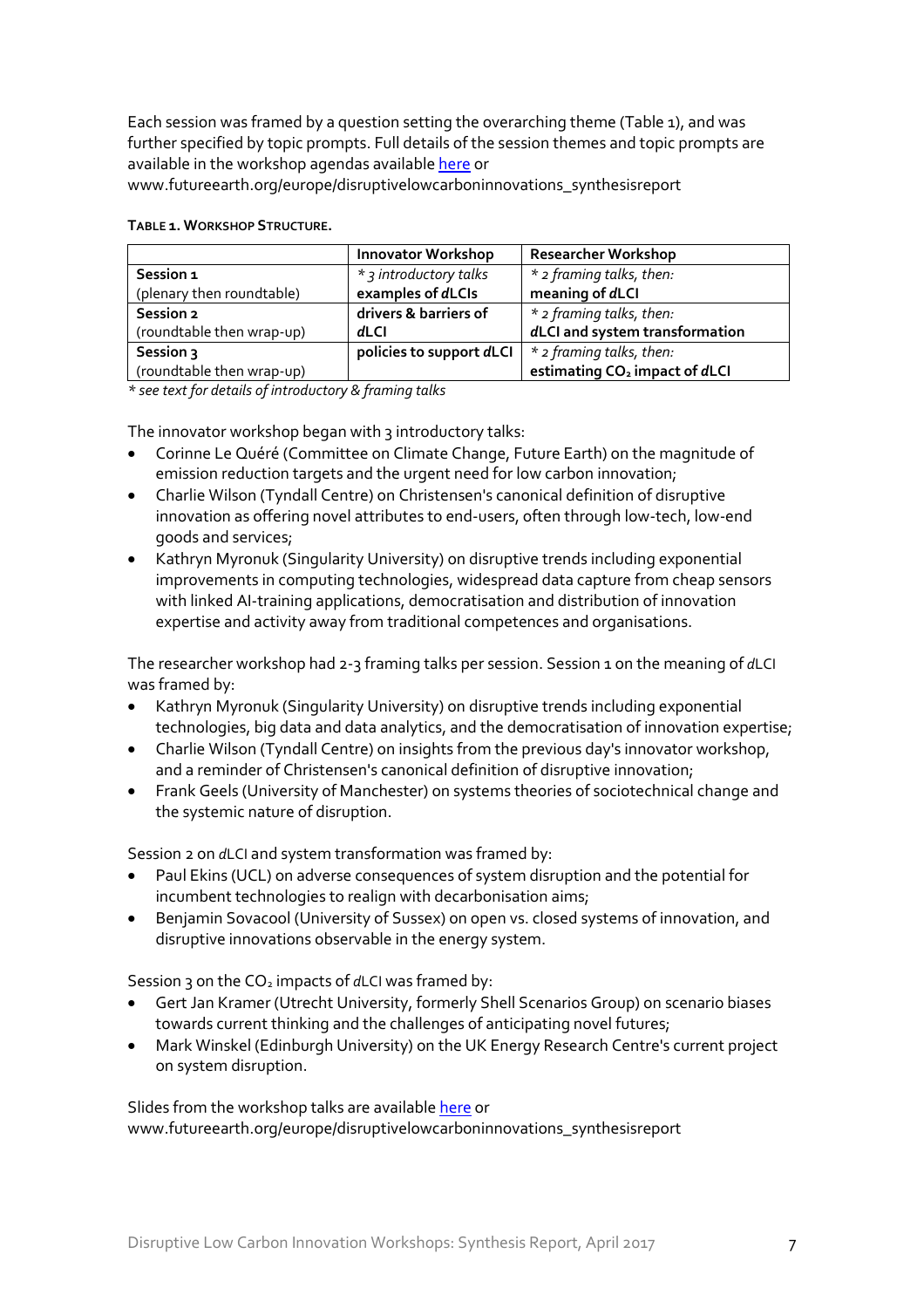#### Workshop Data

Ideas and insights from workshop discussions were recorded on post-it notes which were collated in wall collages during each session by the workshop content facilitator. Similar ideas from different tables were clustered in the wall collages to help identify common topics. These clusters then served to summarise the main discussion points back to plenary at the end of each session. Additional data on key discussion points were recorded by the facilitatorrapporteurs per table.

At the end of each workshop, participants were given five dots to distribute as 'votes' on the wall collage notes they considered the highest priority to work on.

#### Workshop Data Analysis

Both post-it notes with key ideas and insights, and the additional notes recorded by facilitatorrapporteurs, were inductively coded into a set of themes and subthemes [\(Table 2\)](#page-10-0). The full data analysis process is shown i[n Figure 1.](#page-8-0)

The themes that emerged from the two workshops were broadly comparable, with some exceptions resulting from the different workshop compositions and structures (e.g., innovator workshop had more discussion of examples of *d*LCIs, researcher workshop had more discussion of modelling CO<sub>2</sub> impacts of dLCIs). Data within each theme were clustered, and then summarised as a series of key findings (see below). The aim of the key findings was to enshrine the main ideas & insights discussed without exhaustively listing all the data captured.

#### Workshop Outputs & Outcomes

Workshop outputs include:

(1) this synthesis report with analysis and key findings;

(2) a workshop website hosted by Future Earth with agendas, talks, and video;

(3) initial dialogue between innovation stakeholders on disruption + low carbon.

Insights from the workshops will also feed into ongoing science and policy initiatives, including: (1) further Future Earth activities as part of an international forum process on disruptive innovation and decarbonisation;

<span id="page-8-0"></span>(2) scientific publications for assessment by the IPCC Special Report on Global Warming of 1.5°C (including the possibility of a viewpoint series in *Energy Research & Social Science*); (3) advisory work on 1.5°C and 2°C mitigation by the Tyndall Centre for the UK government.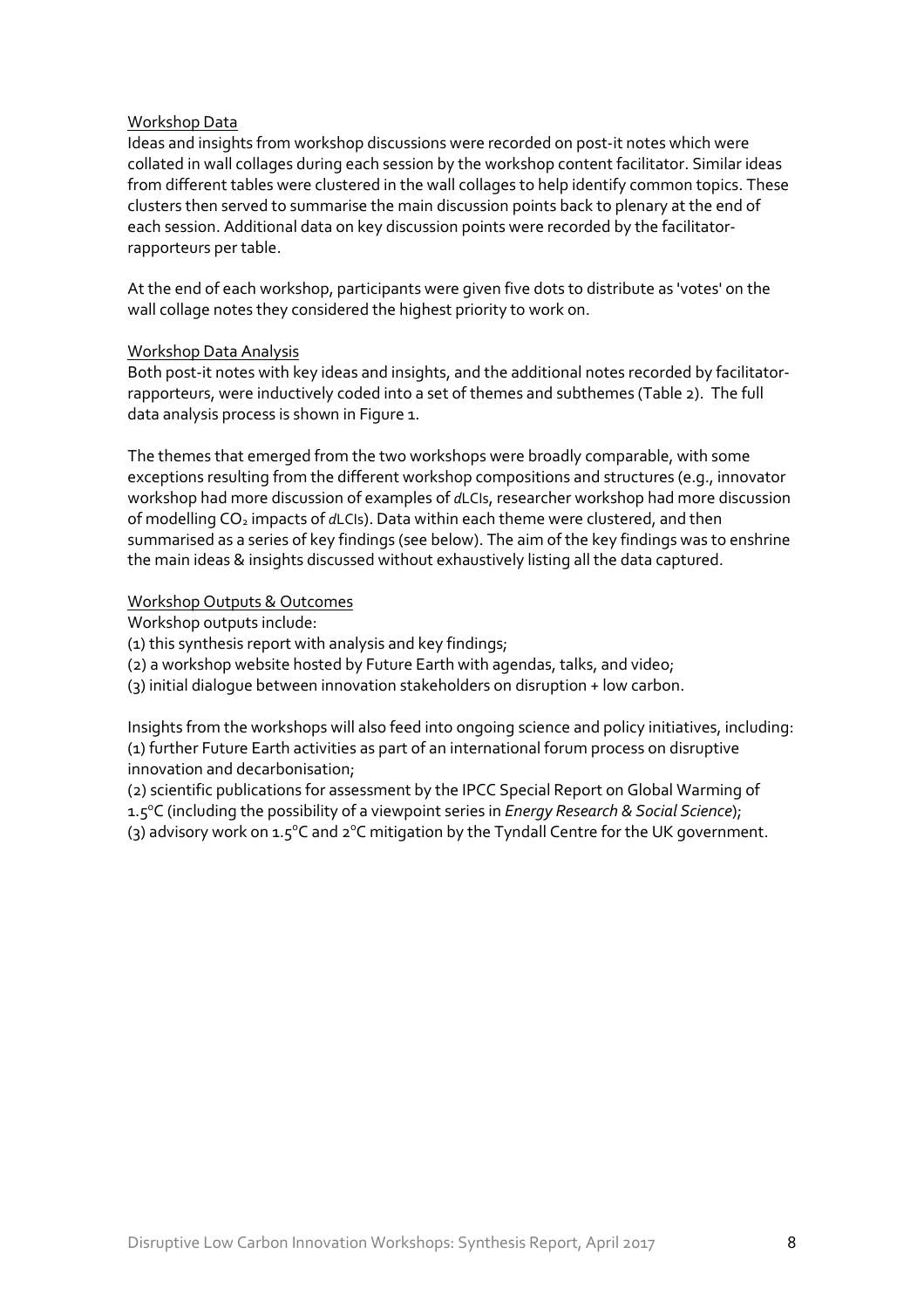#### **FIGURE 1. ANALYSIS OF WORKSHOP DATA**

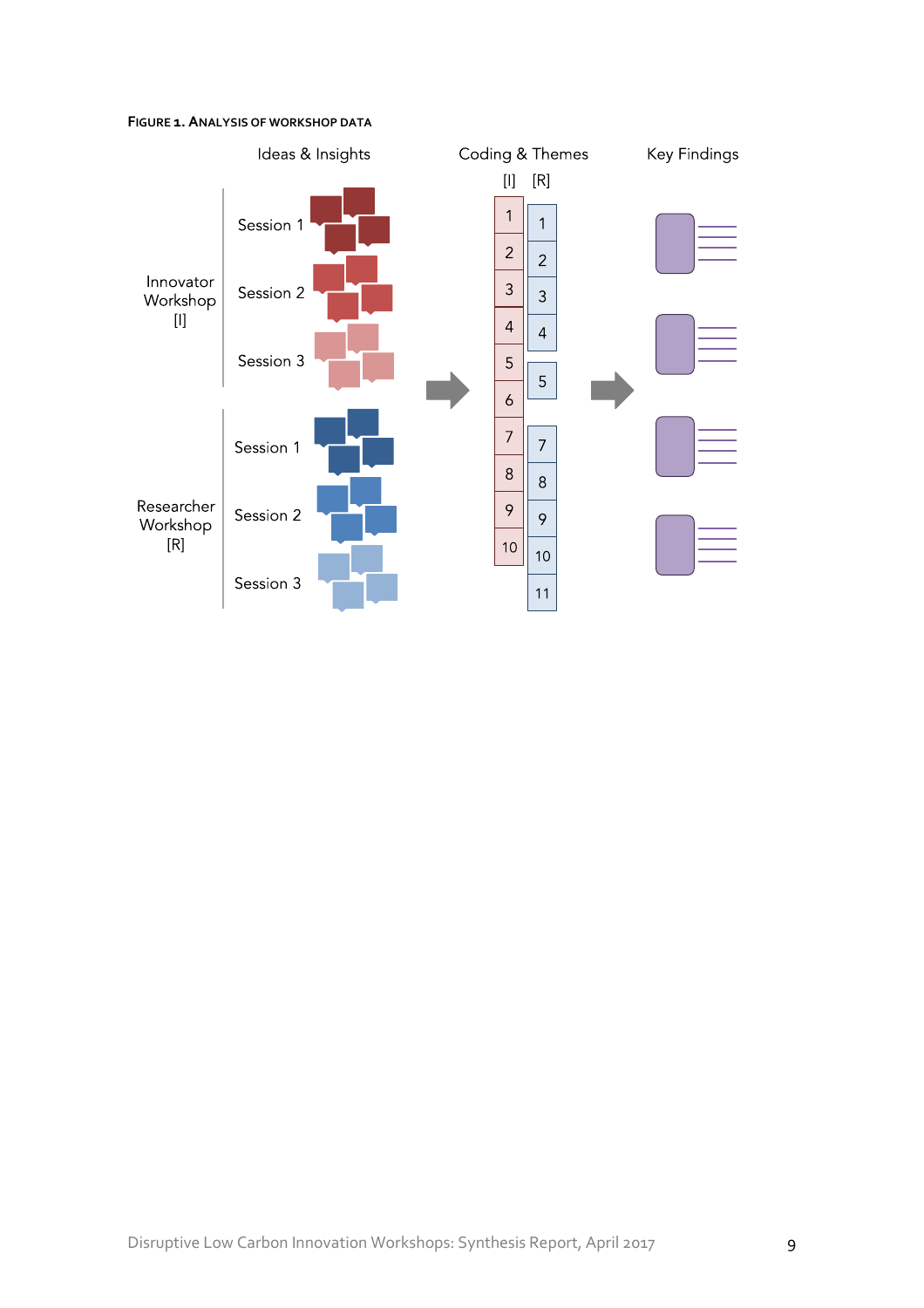<span id="page-10-0"></span>**TABLE 2. CODING OF WORKSHOP DISCUSSIONS.**NOTE: CODES DENOTED BY [I] FROM INNOVATOR WORKSHOP, [R] FROM RESEARCHER WORKSHOP. *D*LCI = *DISRUPTIVE* LOW CARBON INNOVATION.

|                | <b>Emergent Themes</b> | <b>Innovator Workshop</b>     | <b>Researcher Workshop</b>          |
|----------------|------------------------|-------------------------------|-------------------------------------|
| $\mathbf{1}$   | meaning &              | [l1a] what is dLCI            | [R1a] definitional questions        |
|                | interpretation of      | [I1b] examples of dLCIs       | [R1b] system transformation         |
|                | dLCl                   |                               | [R1c] evaluative questions          |
| $\overline{2}$ | innovation             | [I2a] innovation environment  | [R2a] innovation environment        |
|                | environment            | [I2b] innovation dynamics     | [R2b] geographies & contexts        |
| $\overline{3}$ | innovation actors      | [l3a] innovators              | [R <sub>3</sub> ] innovation actors |
|                |                        | [l3b] intermediaries          |                                     |
|                |                        | [I3c] other innovation actors |                                     |
| 4              | drivers & barriers     | [I4a] drivers of dLCIs        | [R4a] needs & values                |
|                |                        | [I4b] motivations for dLCIs   | [R4b] strategies & approaches       |
|                |                        | [I4c] barriers to dLCIs       | [R4c] incumbent systems             |
| 5              | markets & demand       | [I5a] market characteristics  | [R5] users & adopters               |
|                |                        | [I5b] demand for dLCIs        |                                     |
| 6              | value propositions     | [I6a] novel attributes        |                                     |
|                | for end users          | [I6b] business models         |                                     |
| $\overline{7}$ | innovation finance     | [I7a] funding approach        | [R7] funding approach               |
|                |                        | [I7b] finance mechanisms      |                                     |
| 8              | innovation             | [I8a] governance & strategies | [R8] governance                     |
|                | governance             | [I8b] policy environment      |                                     |
|                |                        | [I8c] policy framework        |                                     |
| 9              | innovation policy      | [Iga] policy characteristics  | [R9] policy                         |
|                |                        | [l9b] policy instruments      |                                     |
| 10             | impacts &              | [l10a] impacts                | [R10a] impacts on CO <sub>2</sub>   |
|                | outcomes of            | [I1ob] risk & distribution    | [R1ob] other, general impacts       |
|                | disruption             |                               | [R10c] modelling & estimation       |
| 11             | research practice      |                               | [R11a] cognitive routines           |
|                |                        |                               | [R11b] research approaches          |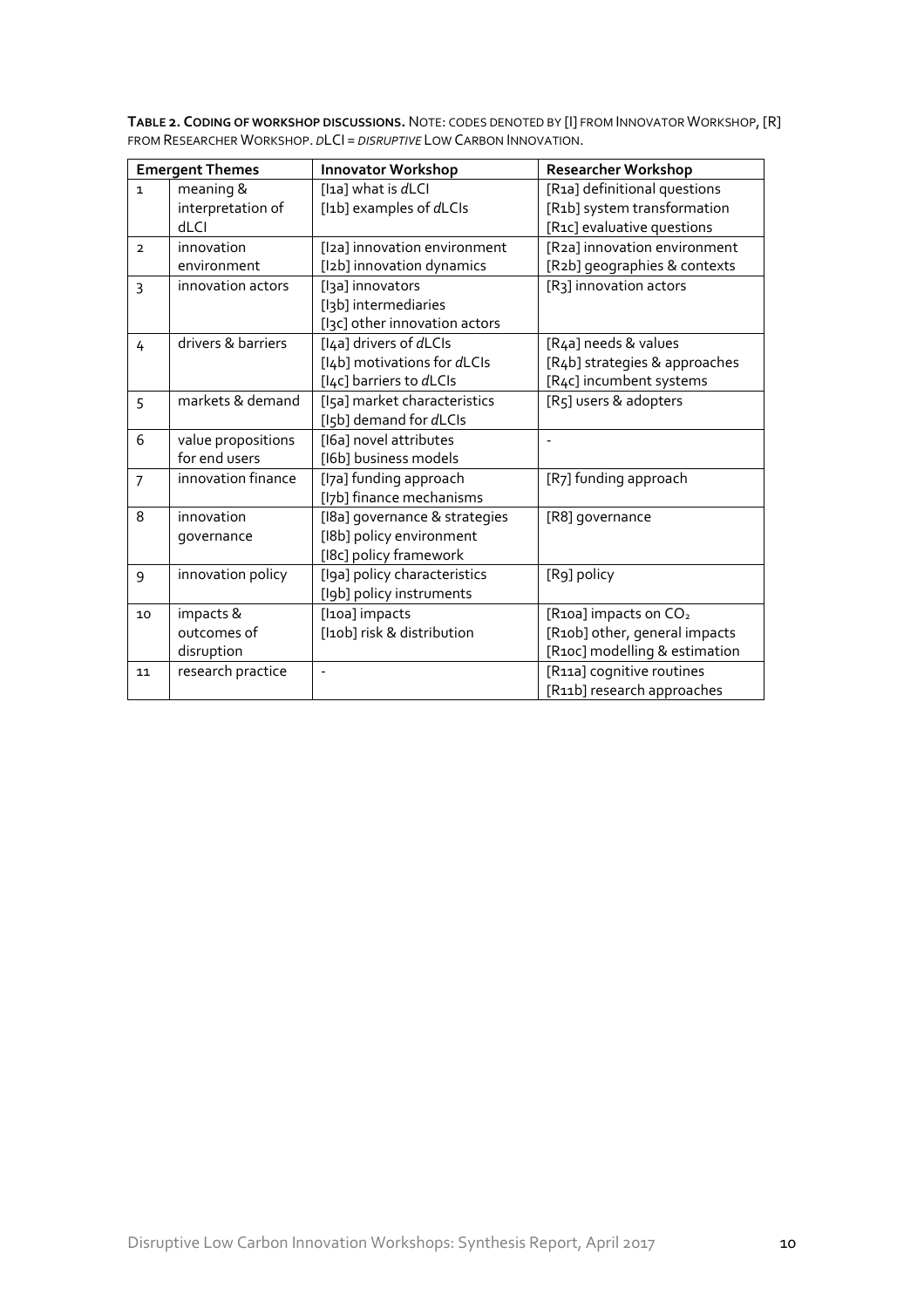## Key Findings

The ideas & insights from the workshops are synthesised below, grouped into eleven themes (se[e Table 2\)](#page-10-0):

- points in plain text are from the innovator workshop;
- points marked by \* are from the researcher workshop, and are summarised as a research question (Q);
- boxes labelled 'Workshop comparison' compare and contrast discussions on each theme between the two workshops.

## **1. MEANING & INTERPRETATION OF DISRUPTIVE LOW CARBON INNOVATION**

**1.1. What's distinctive about 'disruptive' low carbon innovation is not always clear**. Despite the framing of the workshop around *disruptive* low carbon innovation, how this differed from low carbon innovation more generally was not always evident in workshop discussions. By implication, disruption was seen as an inherent characteristic or consequence of innovation. More restrictive and specific definitions of disruptive innovation, such as Christensen's, were not shared by participants.

**1.2. Disruptive innovation involves business models as well as technologies.** Although the importance of business models was firmly expressed, only circular economies and sharing economies were raised as specific types of business model for disruptive innovation. More general discussions on business models emphasised the importance of supportive policy environments, particularly as the economic benefits of low carbon innovations tend to accrue at the systems level and are hard to capture by individual actors. Although participants tended to downplay the importance of technological innovation, discussions frequently anchored on physical hardware or applications (e.g., electric vehicles).

**1.3. Innovation is also high-carbon and non-disruptive.** Participants clearly identified innovation activity which ran counter to both disruptive trends and low-carbon outcomes.

*\*1.4. Q: Is it useful to have a singular definition of disruptive innovation?* For researchers, disruptive innovation is a contested concept. Many definitional questions were raised about the relationship between disruptive innovation and other innovations: incremental, gamechanging, transitional, and transformational. Some argued that generalising a definition of disruptive innovation was inappropriate as disruptiveness varied in different contexts, and the kinds of innovation that lead to transformation was unclear. Moreover, innovations may have disruptive effects on being introduced, or not until they are deployed at scale. It is also important to recognise what is being disrupted, and over what timescale.

*\*1.5. Q: How can the different relationships between disruptive innovation and low carbon be identified, measured and benchmarked?* Whether disruptive innovation is low carbon is an important research question. Not all disruptive innovation is low carbon; not all low carbon innovation is disruptive. Disruptive innovation may affect emissions intentionally or unintentionally, and directly or indirectly. Disruption may only be identifiable after the fact. Low carbon disruption seems most evident in the energy sector, but may also be possible in other sectors. It's also possible that disruption may adversely affect incremental change towards low carbon targets.

*\*1.6. Q: How can a systems perspective help understand and analyse disruptive innovation and its impacts?* For researchers, disruption is primarily understood in terms of system transformation. Researchers emphasised the importance of a systems perspective from the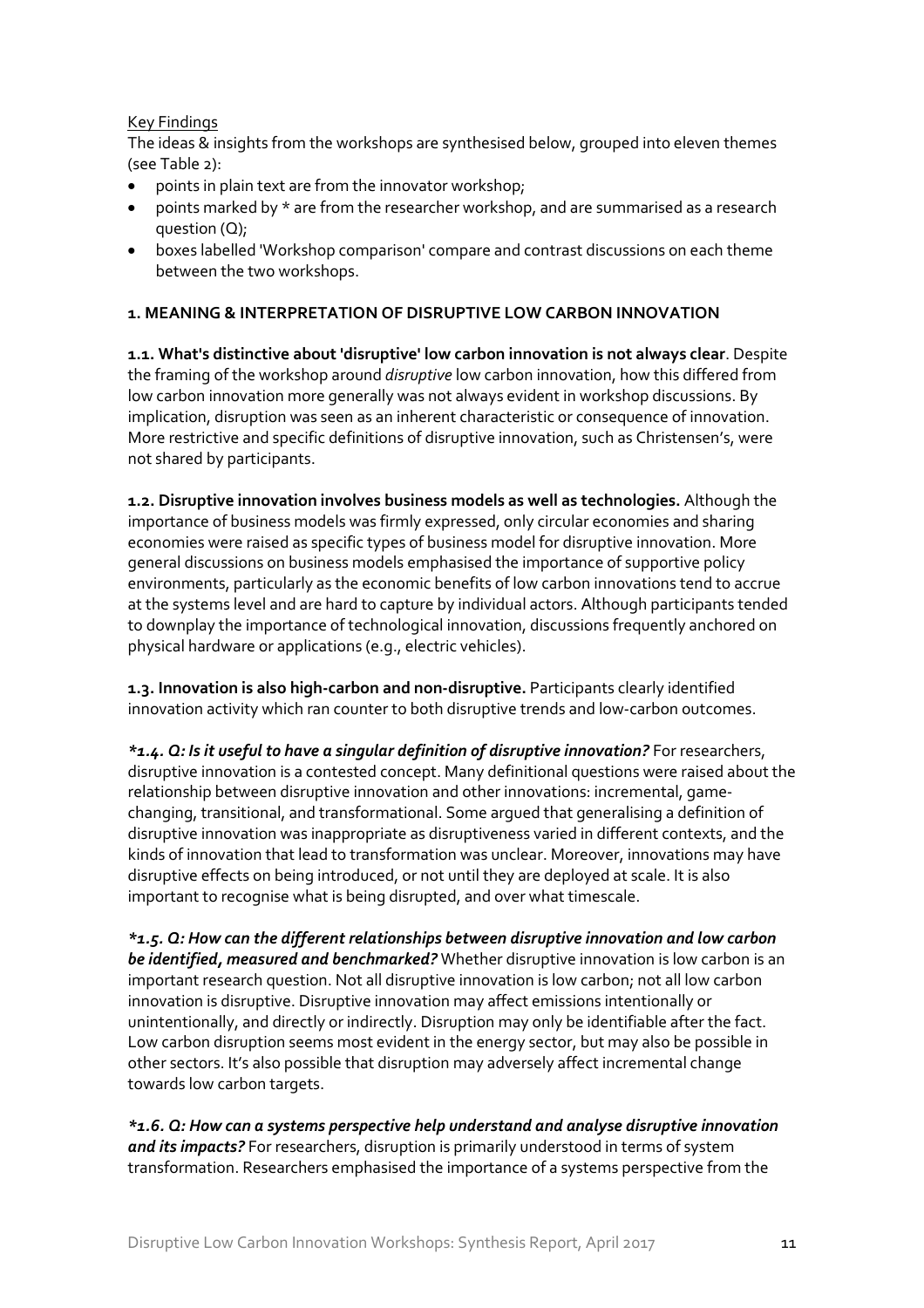outset. Identifying how to catalyse whole system transformation in a way that meets human needs and is consistent with deeply-held values sets the context for disruptive innovations. In this sense, system transformation drives disruptive innovation rather than the other way round. Placing system transformation centre stage also shifts the focus away from a narrow technical framing of the problem which disruptive innovation is trying to solve.

**Workshop comparison: Meaning & interpretation of disruptive low carbon innovation**. The two workshops took markedly different perspectives on disruptive innovation. In the innovator workshop, there was little reflection on what disruptive innovation meant and discussions tended to be about low carbon innovation in general (with its inherently disruptive characteristics). Conversely, in the researcher workshop, there were many different interpretations of disruptive innovation and questioning of its assumptions. The most prominent view was that disruptive innovation needed to be seen from a systems perspective. Neither workshop 'bought into' Christensen's canonical definition of disruptive innovation which emphasises novel attributes for end users who are marginalised from, or oversupplied by, mainstream markets. In the researcher workshop, some argued that Christensen's definition was difficult to apply to low carbon innovation as it emphasises private not social benefits.

#### **2. INNOVATION ENVIRONMENT**

**2.1. Knowledge sharing among networks of innovation actors is essential.** This was one of the most commonly discussed themes. 'Friction-free coordination' and a stronger consensus around the value of network-building help support disruptive innovation. However various forces work against this, including the complexity and diversity of inter-relationships between innovation actors, and the lack of incentives for knowledge exchange. [Editor's note: Workshops such as this are designed to help!]

**2.2. Intellectual property protection is a double edged sword for disruptive innovation.** Open source business models facilitate innovation and knowledge exchange, but potentially undermine innovators' ability to appropriate the returns on their innovation investments.

**2.3. Small-scale innovations face lower barriers to market.** Short lead times and rapid learning cycles - often associated with small-scale, modular innovations - improve the feasibility of scaling up to meet market demand. Conversely, innovations with 'no room to fail' (e.g., aircrafts or power grids) face additional barriers which discourage risk-taking experimentation.

**2.4. Integrating disruptive innovations into existing markets and infrastructures is costly.** Prevailing systems are structured in favour of incumbents. It is in incumbents' interest to block disruption and maintain strong relationships with government. Moreover, it is often disruptive innovations rather than existing practices which are 'painful' in terms of transitional or switching costs.

*\*2.5. Q: Are more distributed patterns of innovation activity impacting disruptive innovation?* Researchers discussed whether and how science and innovation activities were opening up to a new set of actors and so being distributed away from traditional R&D competences centralised in firms and labs. This 'democratisation' of innovation was linked to similar trends towards more distributed governance and ownership of technologies, enabled by low-cost innovations for data collection and processing. How these background trends may impact disruptive innovation is an important research question.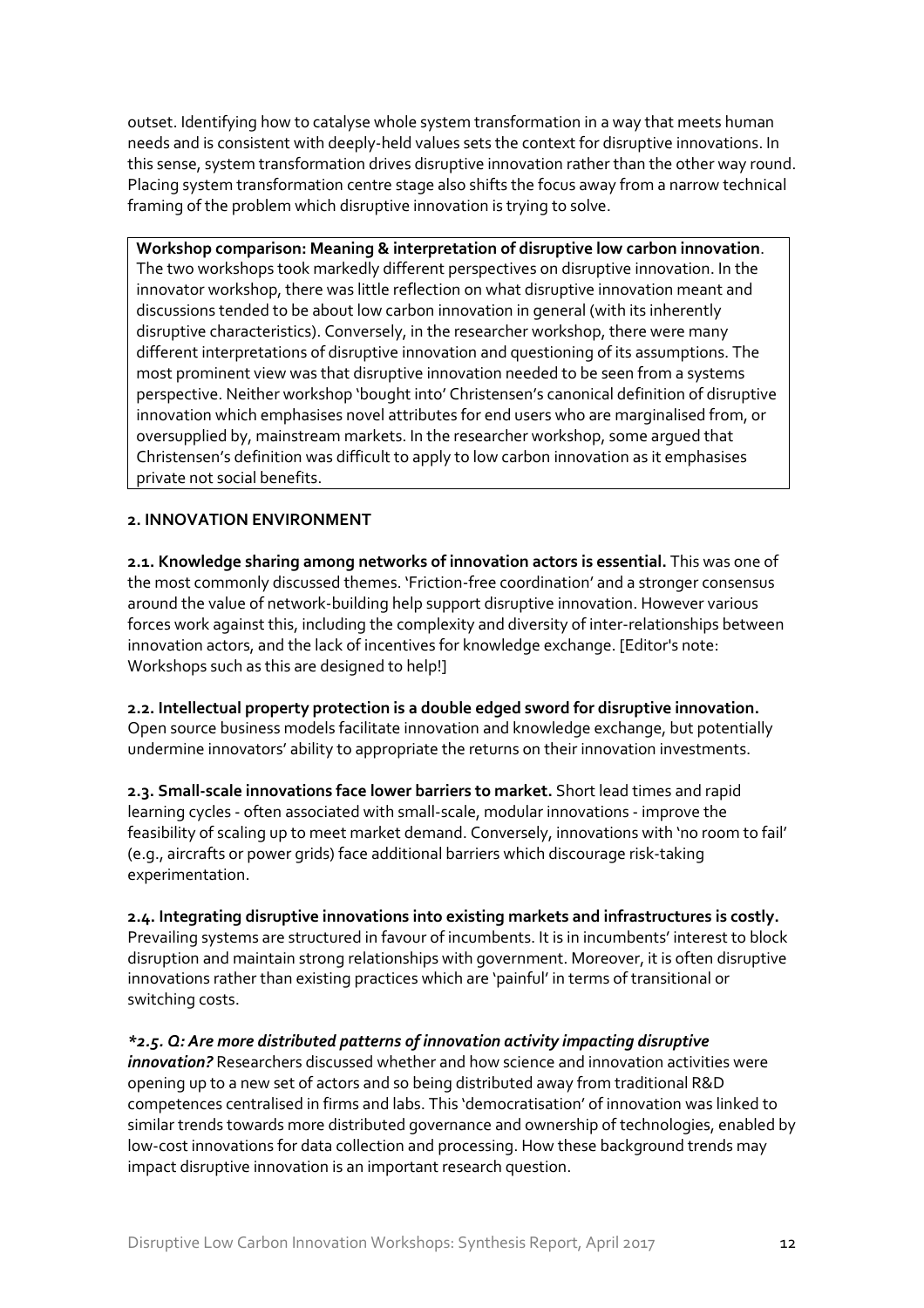#### **\*2.6.** *Q: How do the characteristics and drivers of disruptive innovation vary between*

*countries?* Researchers discussed how disruptive innovation varies geographically. This raises interesting questions about why disruptiveness varies spatially, what facilitates disruption in different contexts, and why certain cultures appear to be more innovative in transitioning towards low carbon (e.g., Germany and Denmark for renewables). However, researchers also expressed the importance of a global view and of research focusing on rapidly-growing developing countries.

#### **Workshop comparison: Innovation environment.**

The two workshops focused on different aspects of the broader innovation environment. In the innovator workshop, discussions centred around important enabling elements of innovation: knowledge sharing, intellectual property protection, learning, and systems integration. Conversely, researchers considered deeper underlying forces: the democratisation of science and innovation activity, and both national and cultural differences. In sum, innovators were concerned with the instrumental question of 'how can we best innovate ...' whereas researchers were interested in underlying contexts and conditions.

#### **3. INNOVATION ACTORS**

**3.1. Cities are an important site for disruptive innovation.** Many participants cited the key role of cities as incubators and test beds for innovations, as more stable and consistent policy environments, and as places where social norms at a community level can potentially be harnessed. 'Cities as drivers of change' was one of the most voted on ideas & insights from the wall collages.

**3.2. Disruptive innovation is generated by a diversity of innovators and competences.** Market success stories, iconoclastic leaders, start ups, and citizen groups were all cited as potentially important sources of disruptive innovation.

**3.3. Investors, insurers and the media play a role in disruptive innovation.** However, investors were seen as lacking relevant expertise and appropriate risk-return criteria. The media were considered to be helpful in raising awareness of disruptive innovation, but this was being undermined by an increasingly fragmented media space.

*\*3.4. Q: What roles do different types of companies, investors, and other stakeholders play in disruptive innovation?* Researchers did not focus in any depth on specific actors involved in disruptive innovation. There was some discussion around how disruptive low carbon innovation could be made relevant for businesses and investors. The importance of other stakeholders in large socio-technical systems was also noted. Otherwise, discussions about innovation actors was largely focused on policy and governance.

#### **Workshop comparison: Innovation actors.**

Both workshops discussed how cities, investors, the media and other actors played important supporting roles in disruptive innovation, alongside innovator firms and policymakers. The innovator workshop focused in more depth on the different types of innovators involved, particularly at the local level.

#### **4. INNOVATION DRIVERS & BARRIERS**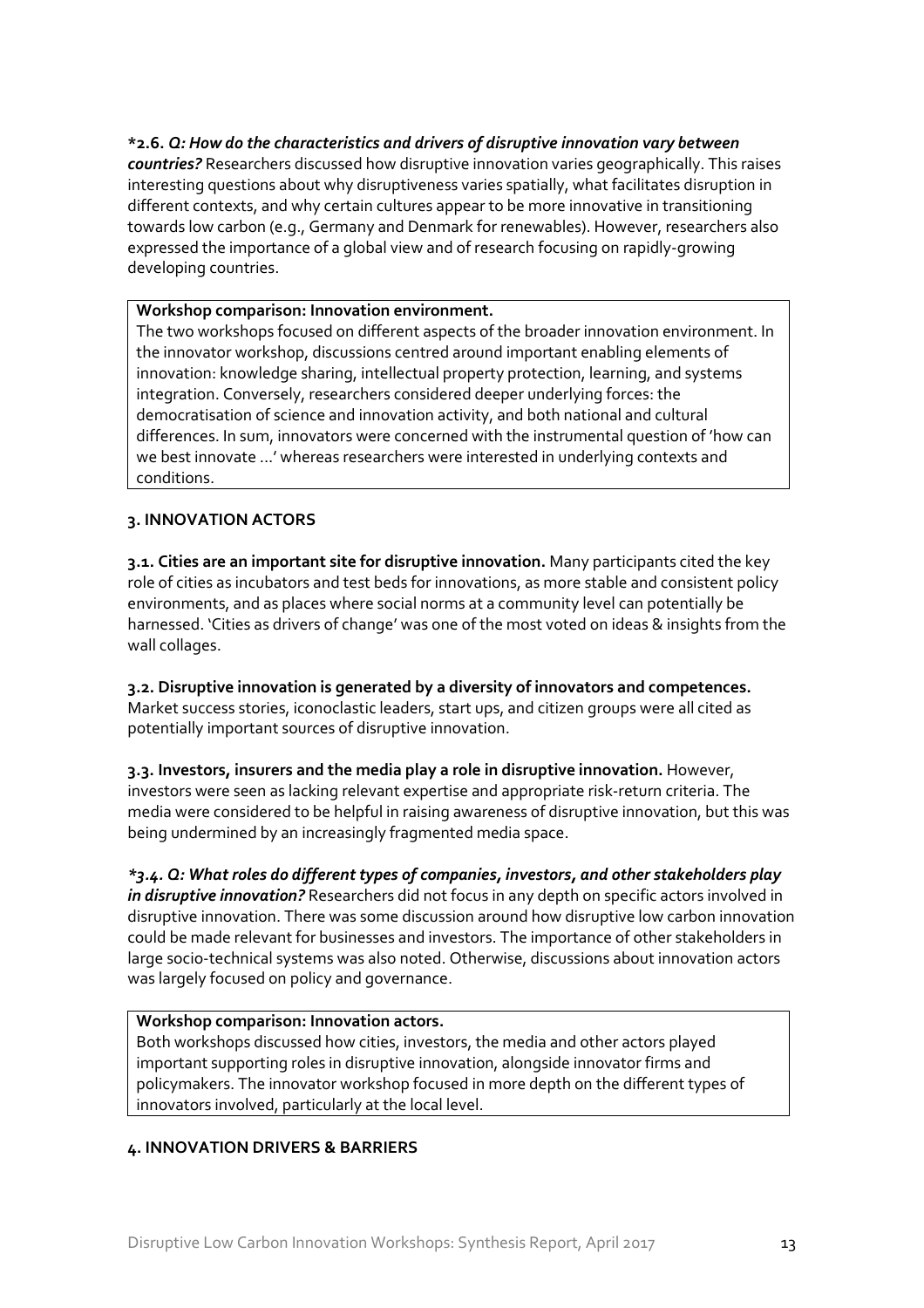## **4.1. Education, communication and positive stories are powerful drivers of disruptive**

**innovation.** 'Enable innovation through education' was the most voted on idea & insight from the wall collages. Related discussion points emphasised how clear and effective communication was needed to bridge the different languages used in business, finance and policy, and to create a clear narrative of positive change.

**4.2. Market forces support cost and performance improvements in disruptive innovations.** Natural competition between companies has driven down costs in technologies such as solar PV and electric vehicles. Reliable projections of market potentials for such innovations makes them bankable, and exerts a pull on supporting regulation.

**4.3. Investors can pressure incumbents to adapt.** Whether through external pressure to address climate risks or internal corporate social responsibility initiatives, it is in the economic self-interest of major companies to recognise disruptive trends (including climate change). However, incumbent firms benefit from low marginal cost production from depreciated assets which creates a barrier to change.

## *\*4.4. Q: What effect will disruption from climate change have on low carbon innovation?*

Understanding how to manage complexity in bringing about change is an important research challenge. Researchers were concerned with how to understand the system interactions which generate emergent phenomena and which in turn may support or hinder innovation. As an example, background disruption from climate change could help drive disruptive low carbon innovation. But conversely, innovation in response to disruption might prevent change.

## *\*4.5. Q: How can incumbent high carbon systems be most painlessly closed down?* Research

is needed on how to disrupt incumbency. Why incumbent high carbon systems and organisations are so resilient is also an important research question. This includes end-user demand for incumbent aspirations such as vehicle ownership, as well as institutional support for large-scale centralised technologies like nuclear power. Research should also focus on how resulting systems inertia can be most effectively disrupted.

#### *\*4.6. Q: Does disruptive innovation reinforce a problematic emphasis on economic growth?* Researchers saw disruptive innovation as being driven by values which are not narrowly economic. Sustainable consumption, circular economies, and carbon accounting in products and services were all cited by researchers as strategies consistent with this view. More broadly economics needs be internalised within societal and environmental goals. Education may have a role to play in building support for aspirational change, and resetting goals to a higher level of ambition.

#### **Workshop comparison: Innovation drivers & barriers.**

Both workshops viewed education as important, but with different emphases: shaping positive narrative of change for the innovators; and shifting deeply-held values and aspirations for the researchers. This led the researchers to question the domination of economic values, and even the growth paradigm, whereas the innovators placed greater emphasis on market forces for stimulating disruption. Both workshops discussed incumbents as a barrier to disruptive innovation, and the mechanisms by which inertia could be overcome.

#### **5. MARKETS & DEMAND**

#### **5.1. Disruptive innovations need new markets or new market arrangements.** Participants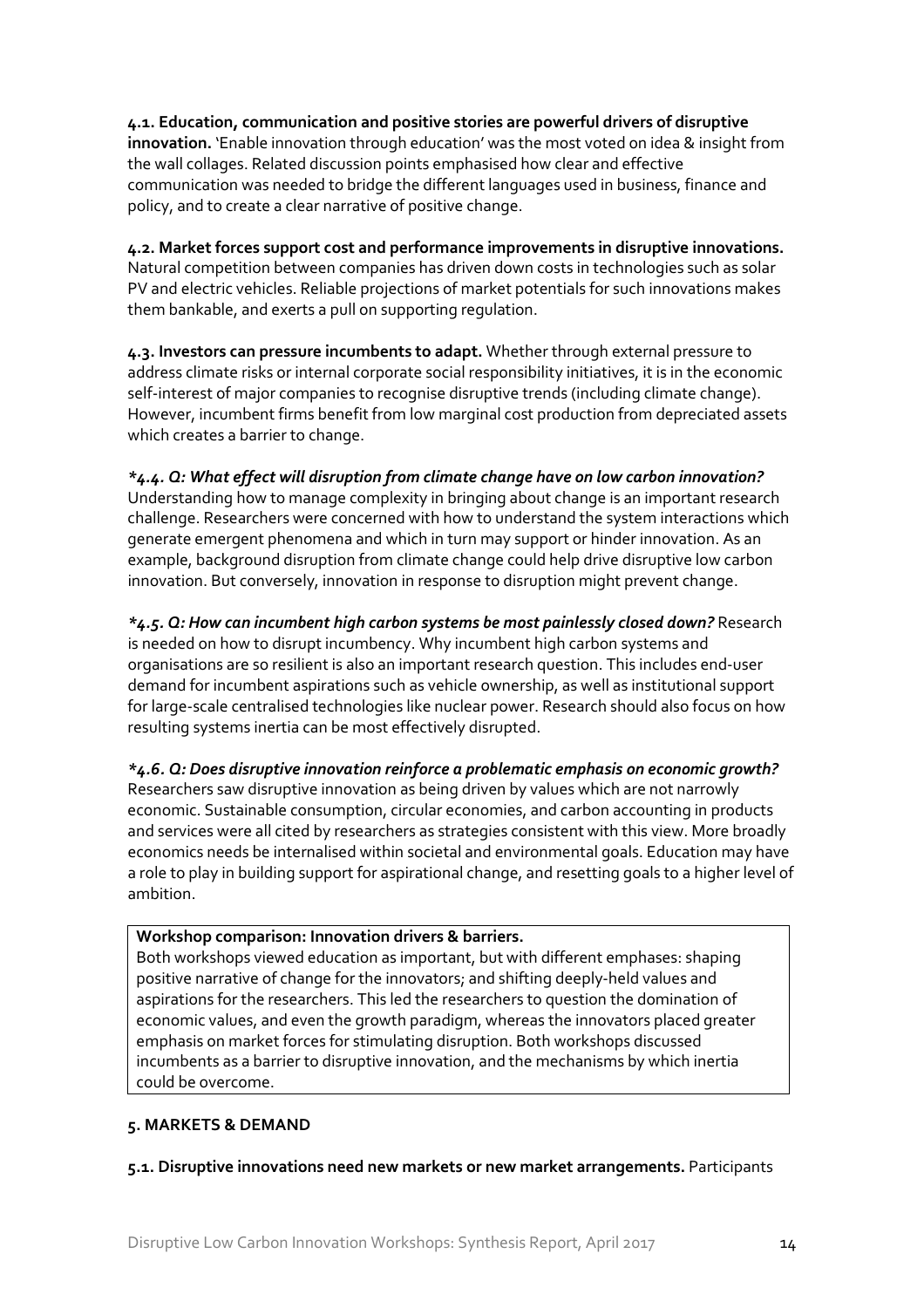discussed the need to find new markets globally, but also identified both China and younger generations as key potential targets. China's striving for stronger geopolitical prestige, and Millenials' shifting away from ownership (including of vehicles), were cited as opening up possibilities for disruptive innovation. New market arrangements can also open up existing markets to disruptive innovation (e.g., moving away from prioritising low marginal cost production in electricity markets).

**5.2. Early adopters of disruptive innovations play a key role.** Consumers were considered to be more ready targets for new goods and services, not least because they are more easy to sway (than business users) and present a defined target market. Fragmentation of the media space may accelerate social influence through early-adopter networks.

**5.3. Disruptive innovation faces strong social resistance.** Many different participants raised social acceptance, trust and fear of new technologies as a major barrier to change. The public, writ large, was seen as being inert, potentially fuelled by misconceptions about innovations.

*\*5.4. Q: What are the drivers and dynamics of social resistance to change?* Social science research can help understand public responses to low carbon disruption. Possible avenues for research include the effect of media narratives, how to give people 'ownership' of innovations, and why people seem 'inattentive' to low carbon or energy-efficient technologies. Whether there are examples of disruption removing consumer choice but enhancing lifestyle is also of interest.

#### **Workshop comparison: Markets & demand.**

Both workshops identified a strong social resistance to low carbon disruption. The innovator workshop saw this in terms of trust, fear, and misconceptions, with a potentially key role to be played by new markets and early adopters in reducing perceived risks. The researcher workshop was interested in the underlying dynamics which generated this social resistance, linked to aspirational lifestyles and product ownership.

#### **6. VALUE PROPOSITIONS FOR END USERS**

**6.1. Disruptive innovations must be designed and marketed to serve user needs.** The lack of a clear value proposition undermines many new technologies. End users may also face higher financial costs in adopting disruptive innovations.

**6.2. Disruptive innovations can improve quality of life.** The 'co-benefits' or non-climaterelated attributes of disruptive innovations are attractive to end users. Co-benefits include taste and health (in the case of food) and cleaner air (in the case of mobility). These must be clearly communicated as part of efforts to educate consumers.

**6.3. Moving from owning to accessing creates opportunities for disruptive innovation.** Service-based business models challenge embedded patterns of ownership; but these patterns run deep and are not easily changed. Policy has an important role to play in incentivising flexible payment for services, and supporting trusted, open source platforms for bundling services together to enhance the value proposition for consumers. Peer-to-peer innovations like blockchain show promise in helping to connect consumers and enable distributed governance.

**Workshop comparison: Value propositions for end users.** Only the innovator workshop examined value propositions and end users in any depth,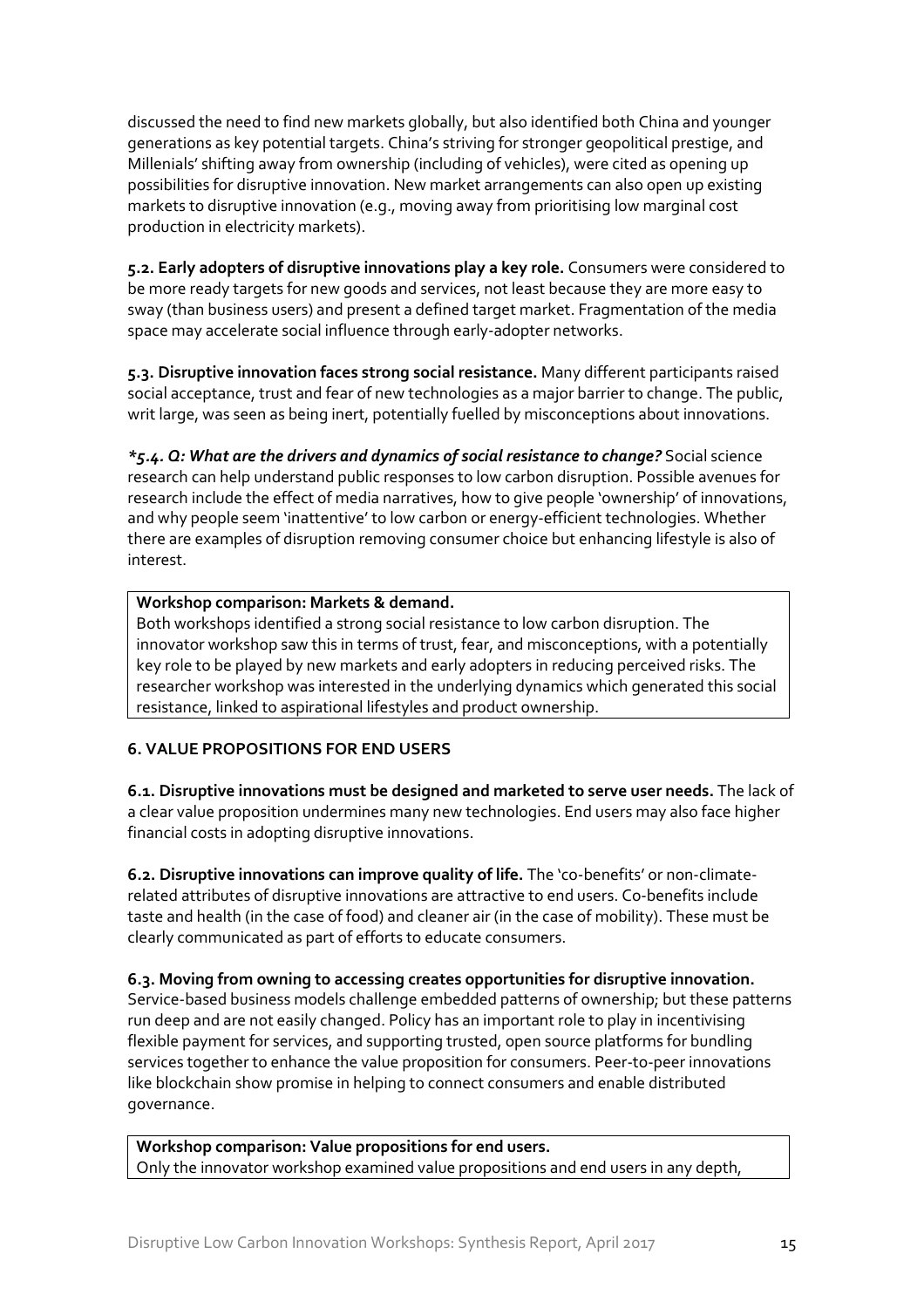emphasising the importance of non-carbon attributes ('co-benefits') which improved quality of life. The potential for peer-to-peer business models in supporting a move from owning to accessing was another important cross-cutting theme.

#### **7. INNOVATION FINANCE**

**7.1. Dedicated funding for disruptive low carbon innovation is needed, particularly for SMEs.** Participants also discussed how funding should be more flexible, available across different scales, simpler to access, and avoid locking in redundancy. Innovation prizes can create strong incentives, but funding is also needed for sustainable business models.

**7.2. Investors in disruptive innovations need certainty, particularly from policy frameworks.** Participants expressed strong views on this point. Policies should be flexible but credible. Prescriptive policy erodes flexibility in meeting defined targets and adaptability to changing best practices. However policy flip-flops are damaging. Residential energy efficiency and feedin tariffs are recent UK examples. Policies subject to political populism also erode market confidence.

**Workshop comparison: Innovation finance.**

Only the innovator workshop considered innovation funding approaches and financing mechanisms, emphasising the importance of stable, credible funding streams tailored to innovators' needs. This perspective seems common to innovation in general, rather than disruptive innovation specifically, and links to wider points made about innovation governance and policy instruments.

## **8. INNOVATION GOVERNANCE**

**8.1. Disruptive low carbon innovation cannot be left to the market.** Policies, funding, and governance strategies dominated discussions throughout the day. Disruptive low carbon innovation is clearly not generated by market dynamics alone. It is unclear whether this is specific to low carbon outcomes, or whether it's generic to disruptive innovation in the sectors represented (mobility, cities & housing, energy supply & distribution, food & agriculture). Many participants voiced the need for new strategies and policies to open up markets to low carbon innovations, particularly in sectors and niches in which low carbon is also profitable. Some participants called for dirigiste planning (e.g., energy efficiency as a strategic infrastructure issue) or for a clear industrial strategy to help innovations bridge the valley of death between R&D and market diffusion. Others called for less regulation to create space for more private investment. A broader point is that disruptive low carbon innovation is not narrowly about low carbon; enabling just social transitions provides an alternative, complementary basis for supporting low carbon innovation.

**8.2. There are unresolved tensions for policymakers in supporting disruptive innovation.** The diversity of policy-related ideas revealed clear trade-offs in the governance strategy 'required' to support disruptive low carbon innovation. Three clear examples of these tensions were: the need for flexibility vs. the importance of stability (particularly for investors); the importance of collaboration vs. the need to protect intellectual property; the need for a clear industrial strategy vs. the importance of not picking winners. On this last point, policy can target desired outcomes rather than technologies, but this is also problematic as it implicitly favours more market-ready options.

**8.3. Innovators need to trust governments.** Better links between policymakers and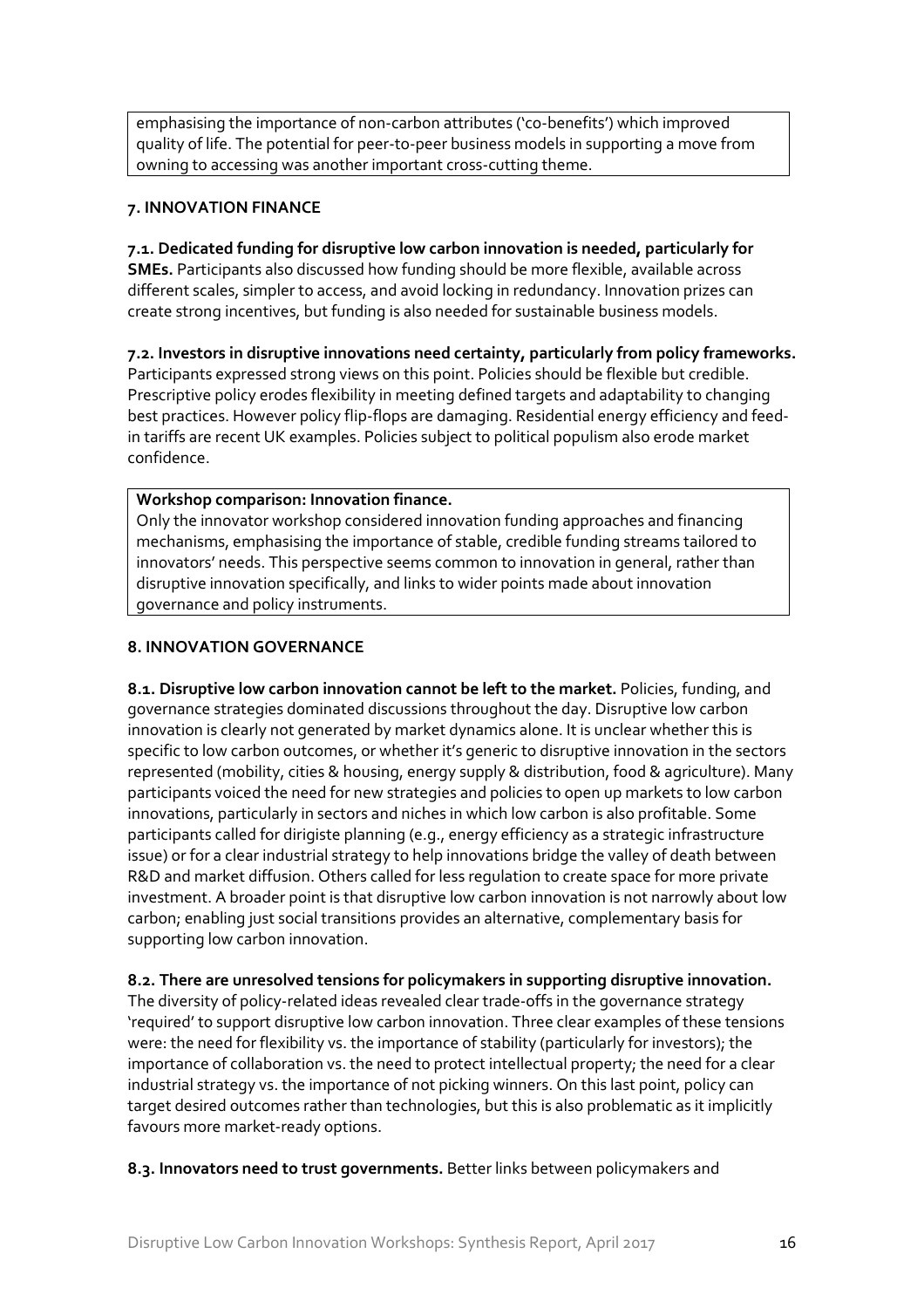innovators, clear advanced signalling of policy intentions, and independent enforcement of existing policies, can all help strengthen innovation governance. However, both institutional lock-in and a lack of substantive expertise in government can undermine these trust-building efforts.

**8.4. Cost-benefit analysis should recognise the future potential of disruptive innovations.** The regulatory requirement for cost-benefit analysis is blocking disruptive innovation, unless option values are recognised.

*\*8.5. Q: How do power and politics shape the dynamics and outcomes of disruptive low carbon innovation?* What types and levels of governance are most strongly related to disruption are important research questions. Researchers had similar discussions to the innovators around how governance systems affected low carbon innovation (e.g., open vs. closed), what levels of governance were best suited to accelerated transformation (e.g., national vs. local), and when governments should start but also stop supporting an innovation (e.g., stability vs. adaptability). Researchers were also concerned with regulatory capture by incumbents which created the need for governments to disrupt themselves.

#### **Workshop comparison: Innovation governance.**

The innovator workshop was deeply concerned with innovation governance, reflecting both the composition of the workshop and the market-oriented outcomes being discussed. A strong general consensus was that disruptive low carbon innovation should not be left solely to the market. However this belied an inconsistent set of more specific recommendations on governance structures and approaches. These unresolved tensions between views expressed were unsurprising given the range of innovation actors and domains represented. Questions raised in the researcher workshop focused on the many possible variants of governance systems for disruptive innovation.

#### **9. INNOVATION POLICY**

#### **9.1. Supportive policy for disruptive low carbon innovation requires a mix of instruments.** A

wide range of specific policy instruments and strategies were discussed, with a clear consensus around the need for a comprehensive policy mix rather than any silver bullet approach. 'All policies listed here' was the second most voted on idea & insight from the wall collages. Specific policies recommended by participants spanned both technology-push (e.g., R&D funding, demonstrators) and market-pull strategies (e.g., carbon pricing, subsidies, public procurement, personal carbon allowances). Several participants also called for standards and regulations tailored to specific industry structures.

#### **9.2. Policy should enable fair access to markets and users for disruptive innovators.**

Consumers should be supported in making low carbon choices on a level playing field. Policies forcing combinatorial innovation (e.g., all autonomous vehicles must be zero carbon) can enhance value propositions. Policy can also force transparency in supply chains (e.g., by disclosing  $CO<sub>2</sub>$  emission impacts or using consumption-based emissions accounting) which supports the effectiveness of price incentives (e.g., through carbon taxes).

**9.3. The energy system needs regulatory reform.** The energy supply and distribution system was a specific focus of several discussions, with calls for greater clarity and independence in how energy networks are regulated and operated, and new market arrangements to support disruptive innovations. Standards can also enable more effective information exchange between system operators on the one hand, and end users and appliances on the other.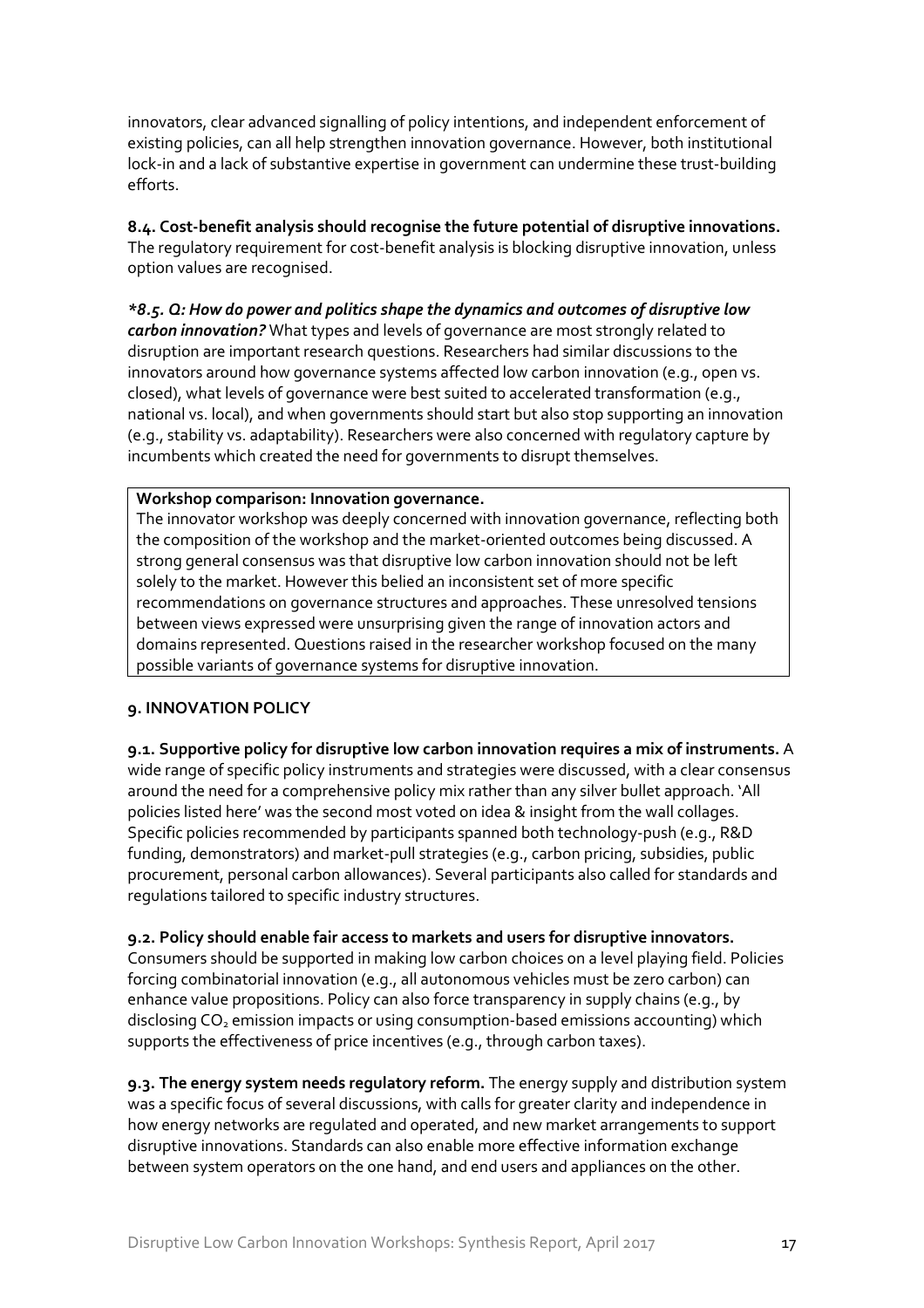**9.4. It is unclear if policy should directly support disruption.** Whether it is appropriate or necessary for policy to directly support disruption was raised ... but not answered.

*\*9.5. Q: How can coordinated policies stimulate systems-level change?* For researchers, policies should establish framework conditions to guide disruptive innovation towards low carbon. Such efforts should be aligned to emission reduction objectives in the Paris Agreement. A specific example discussed by researchers was how policy could ensure big data, algorithms, and AI could drive societal behaviour towards low carbon outcomes.

#### **Workshop comparison: Innovation policy.**

Only the innovator workshop discussed policy characteristics and instruments in any depth. Regulatory reform to enable fair access to markets for disruptive innovations was a common refrain. Innovators also recognised the need for a comprehensive mix of policy instruments to tackle many different market barriers, although potential trade-offs within such a mix were not discussed. The researcher workshop similarly discussed policy mixes for system-level change, but focused on framework conditions rather than instrument choice.

#### **10. IMPACTS & OUTCOMES OF DISRUPTION**

**10.1. Disruptive forces arise from within the current system.** One source of potential disruption (e.g., solar PV) may open up opportunities for other sources of disruption (e.g., blockchain). Future disruptions from climate change under business-as-usual trajectories are also widely under-recognised.

**10.2. Disruption implies risk and a potentially uneven distribution of benefits and costs.** Adverse social consequences of disruption may be strongly felt in communities which 'lose' as the relative strength of different sectors changes.

*\*10.3. Q: What kinds of disruption are desirable, and who gets to decide?* As in the innovator workshop, discussions in the researcher workshop identified how the potential benefits from disruption may not be evenly or equitably distributed. Although disruption may work better when benefits are more visible locally, some researchers also questioned whether disruption was desirable or needed.

*\*10.4. Q: How can the impact of disruptive innovation on CO2 emissions be analysed empirically?* Historical evidence of disruptive innovations impacting CO<sub>2</sub> trends is important for researchers. How disruption impacts  $CO<sub>2</sub>$  emissions is an empirical question. However, researchers are also concerned with characterising and quantifying future potential contributions of disruptive innovation to decarbonisation. But this should not be analysed in isolation from other types of innovation and low carbon strategies.

*\*10.5. Q: What unintended consequences can disruptive innovation have?* Both the positive and negative outcomes of disruptive low carbon innovation need researching. System change has pervasive impacts, and can both open up or close down innovation pathways. Disruption may also occur at different scales: from users and households up to countries and technological systems. These disruptive effects may not always be intended.

*\*10.6. Q: Are current modelling tools sufficient for estimating the impacts of disruptive innovation on CO<sub>2</sub> and other system outcomes?* Scenarios and models used by researchers to explore future emission pathways need to incorporate disruption. One of the most highly voted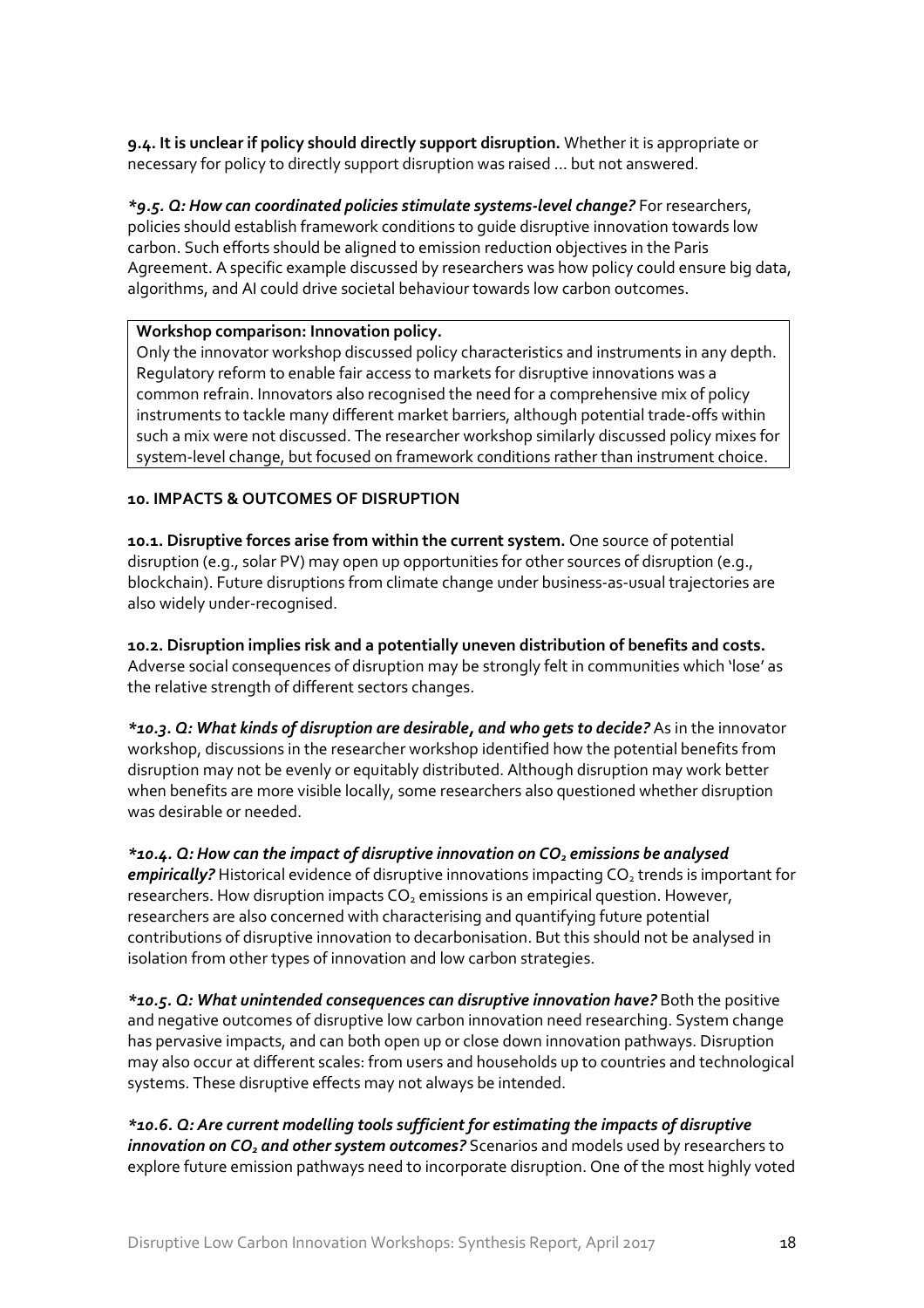on ideas and insights from the researcher workshop was that scenarios were too conservative and that modelling disruption was not seen as credible. Researchers also set out various criteria for scenario analysis, including the importance of transparent assumptions, and the inclusion of wider socio-technical outcomes. Developing new, more complex models should be premised on a clear understanding of what prior models or methods missed.

#### **Workshop comparison: Impacts & outcomes of disruption.**

The impacts and outcomes of disruptive low carbon innovation were only discussed in depth during the researcher workshop. This was in part due to the workshop structure which focused attention on the methods and tools for estimating impacts on  $CO<sub>2</sub>$  emission reductions. However researchers emphasised the importance of other system outcomes, and both innovators and researchers saw risks and distributional issues as important.

## **11. RESEARCH PRACTICE**

## *\*11.1. Q: Are current approaches to research suited to the challenge of understanding*

*system change?* Researchers were concerned that their own methods and mindsets were part of the problem. Some argued that prior assumptions and established approaches to disruptive innovation were themselves an obstacle to transformative change. Consequently, disruption to low carbon research agendas was also needed to broaden them out. This may need new institutional structures supporting researchers to retrain and cross-fertilise between fields, learning about and developing new toolkits.

## **Workshop comparison: Research practice.**

One topic of discussion specific to the researcher workshop was whether the cognitive routines, methodological knowledge, and daily practices of the research community itself needed disrupting, to break out of established ways of thinking and doing research. No clear conclusion was reached!

**UK Science<br>& Innovation** Network



futurearth

research for global sustainability

**Tyndall**<sup>°</sup>Centre<sup>®</sup> for Climate Change Research

Please cite this report as:

Wilson, C. (2017). Disruptive Low Carbon Innovation Workshops: Synthesis Report. Tyndall Centre for Climate Change & Future Earth. Norwich, UK. April 2017. Tyndall Working Paper 164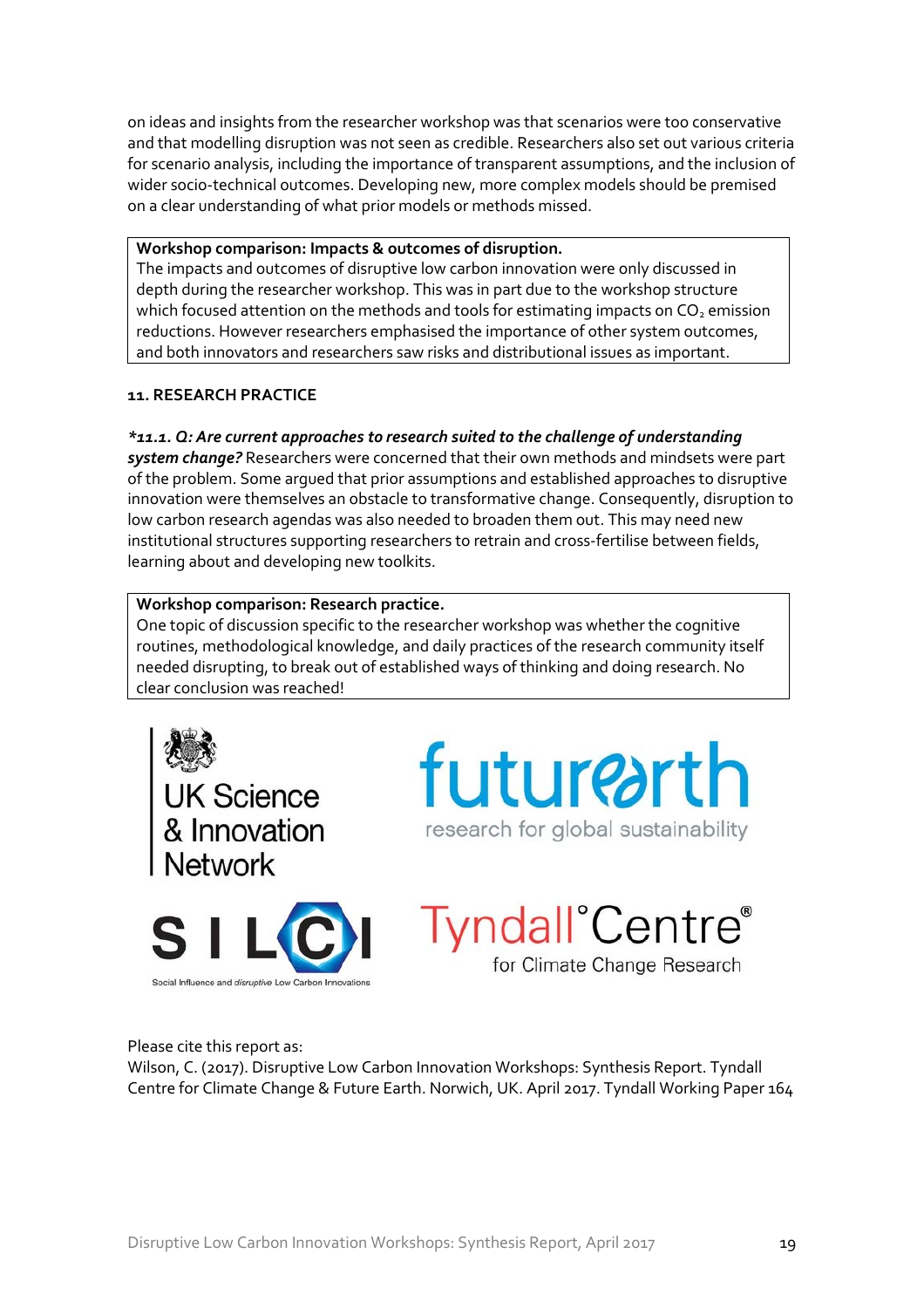## **Appendix.**

**Table A1. Examples of potentially disruptive low carbon innovations (from pre-workshop survey and workshop discussions).** Colour Code: duplicated in different domains | cultural shifts (nonmarket goods & services) | not in collage but discussed

|                     | <b>END-USE</b><br><b>SERVICE</b>     | end-use good or service (direct impact on emissions)                                                                                                        |                                                                                                                                                                                                | upstream, B2B, enabling environment (indirect impact on emissions)                                                                                                                                                    |                                                                                                                                                                                                            |                                                                                                                                           |
|---------------------|--------------------------------------|-------------------------------------------------------------------------------------------------------------------------------------------------------------|------------------------------------------------------------------------------------------------------------------------------------------------------------------------------------------------|-----------------------------------------------------------------------------------------------------------------------------------------------------------------------------------------------------------------------|------------------------------------------------------------------------------------------------------------------------------------------------------------------------------------------------------------|-------------------------------------------------------------------------------------------------------------------------------------------|
| <b>DOMAIN</b>       |                                      | primarily service or<br>business model<br>innovation                                                                                                        | primarily technology or<br>product innovation                                                                                                                                                  | production, supply or<br>manufacturing innovation                                                                                                                                                                     | structural innovation in<br>markets, infrastructures,<br>cultural norms                                                                                                                                    | meta-innovations,<br>underpinning or<br>cross-cutting                                                                                     |
| cities &<br>housing | - using stuff                        | - online platforms to<br>share spare capacity                                                                                                               |                                                                                                                                                                                                | - 3d printing                                                                                                                                                                                                         | - circular economy<br>- sharing economy (from<br>owning to accessing)<br>- sharing & rental networks                                                                                                       | - digital infrastructure<br>- data analytics, AI<br>- big data + distributed                                                              |
|                     | - heating &<br>cooling<br>- lighting | - SME en.eff. home<br>improvements                                                                                                                          | - smart appliances<br>- electric garden equipment<br>- LED lighting & controls<br>- building energy<br>management systems (BEMS)<br>- heat pumps + thermoelectric<br>coolers<br>- heat storage | - new insulation materials<br>- prefab. renovations<br>- building integrated energy<br>production<br>- zero-energy building (ZEB)<br>design<br>- C negative housing                                                   | - Internet of Things<br>- smart meters<br>- smart infrastructure<br>- district heat<br>- zero energy districts                                                                                             | sensors, imaging<br>- algorithms,<br>optimisation +<br>distributed control<br>- electrification +<br>distributed control<br>- block chain |
| mobility            | - moving<br>people                   | - car sharing<br>- ride sharing<br>- mobility-as-a-service<br>(MaaS)<br>- on demand public transit                                                          | - autonomous vehicles<br>- electric vehicles (EVs)<br>- e-bikes<br>- fuel efficient vehicles<br>- fuel cell vehicles (H2FCVs)                                                                  |                                                                                                                                                                                                                       | - vehicle-to-grid (V2G)<br>- telecommuting +<br>telepresence<br>- bike highways<br>- high speed rail<br>- pricing fuel externalities                                                                       | (decentralised<br>transactions)<br>- education<br>- distributed expertise                                                                 |
|                     | - moving<br>stuff                    |                                                                                                                                                             | - airships<br>- rotor (Flettner) ships                                                                                                                                                         |                                                                                                                                                                                                                       |                                                                                                                                                                                                            | + democratisation of<br>innovation                                                                                                        |
| energy              | empowering                           | - demand response (DR or<br>DSR)<br>- energy service<br>companies (ESCOs)<br>- renewables or storage as<br>service<br>- peer-to-peer electricity<br>trading | - solar PV<br>- micro wind turbines<br>- distributed fuel cell<br>generation<br>- domestic battery storage<br>- electrification of heating                                                     | - advanced biofuels + algal<br>biofuels<br>- load flexible biomass energy<br>- carbon capture & storage<br>(CCS)<br>- CO <sub>2</sub> utilisation<br>- advanced fossil fuel recovery<br>- vertical axis wind turbines | - micro-grids<br>- smart grids + power<br>electronics for new networks<br>- large scale grid storage +<br>advanced thermal storage +<br>power-to-gas<br>- vehicle-to-grid (V2G)<br>- high voltage DC grids | - microcomposites +<br>advanced materials<br>- synthetic biology<br>- advanced biotech                                                    |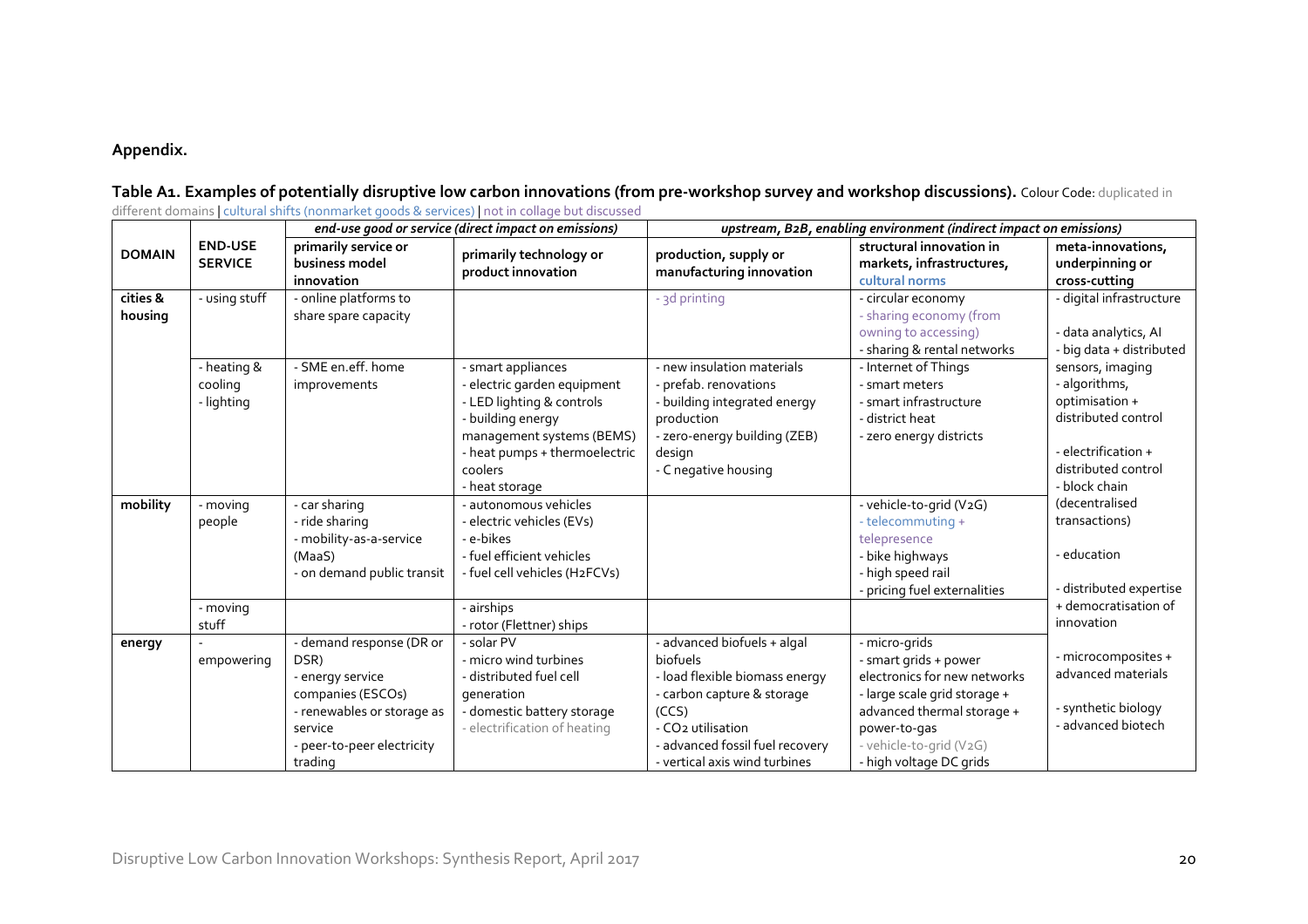|      |          | - business models to<br>lower switching costs for<br>consumers |                             | - H2 gas supply network         |
|------|----------|----------------------------------------------------------------|-----------------------------|---------------------------------|
| food | eating & |                                                                | - hydroponics               | - smart farms + digital         |
|      | drinking |                                                                | - aquaculture               | optimisation of farm            |
|      |          |                                                                | - vertical farming          | infrastructure                  |
|      |          |                                                                | - farming pods              | - precision agriculture         |
|      |          |                                                                | - greenhouse & LED lighting | - integrated food clusters +    |
|      |          |                                                                | - tropical staple trees     | localisation of food production |
|      |          |                                                                | - silvopasture (grazing +   | - dietary shift away from meat  |
|      |          |                                                                | forestry)                   | - own food growing              |
|      |          |                                                                |                             | - reduced food waste            |
|      |          |                                                                |                             | - biochar soil C enhancement    |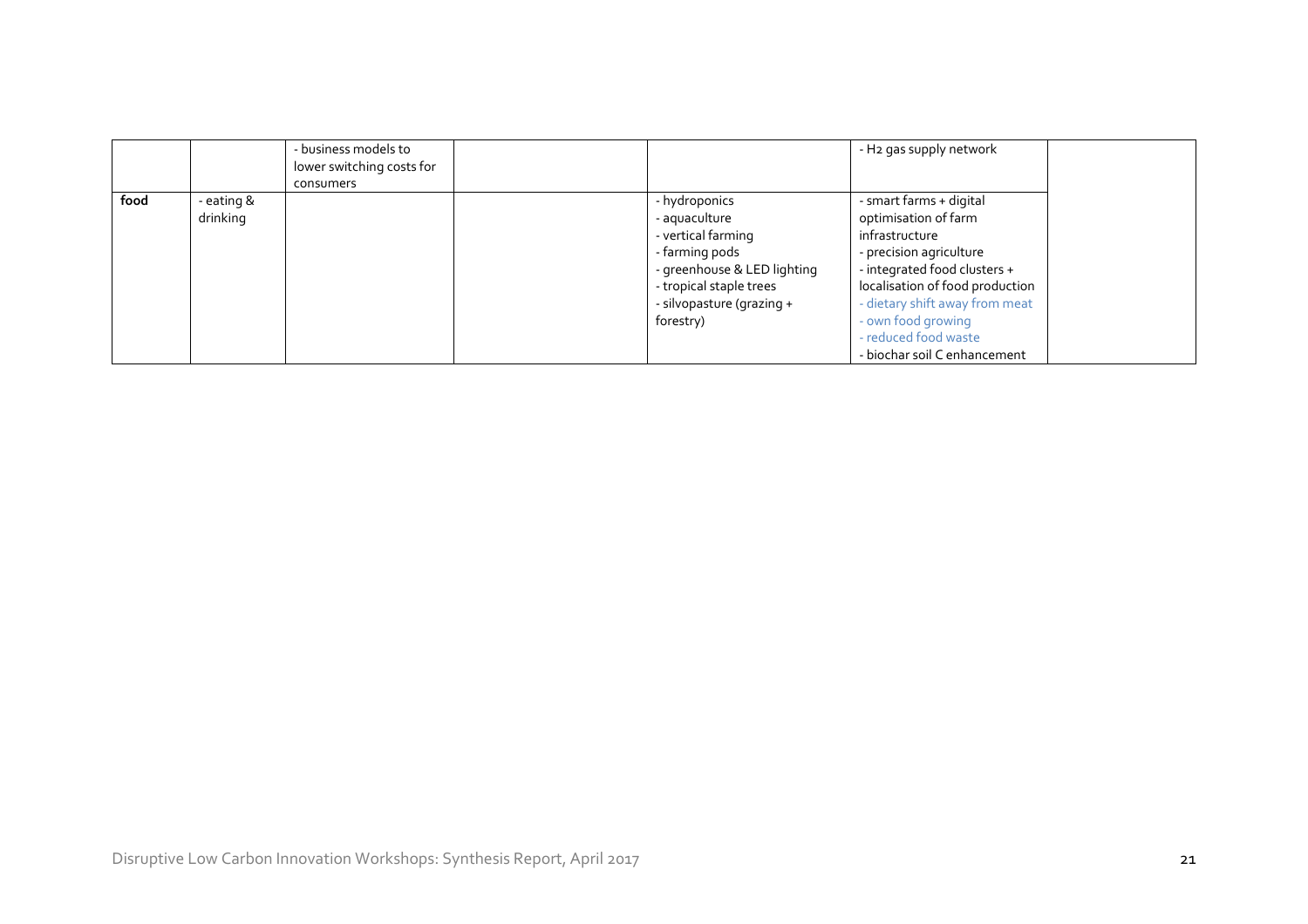**Table A2. Rankings of potentially disruptive low carbon innovations from pre-workshop survey (combining results from innovator workshop, total n=32, and researcher workshop, total n=24).**